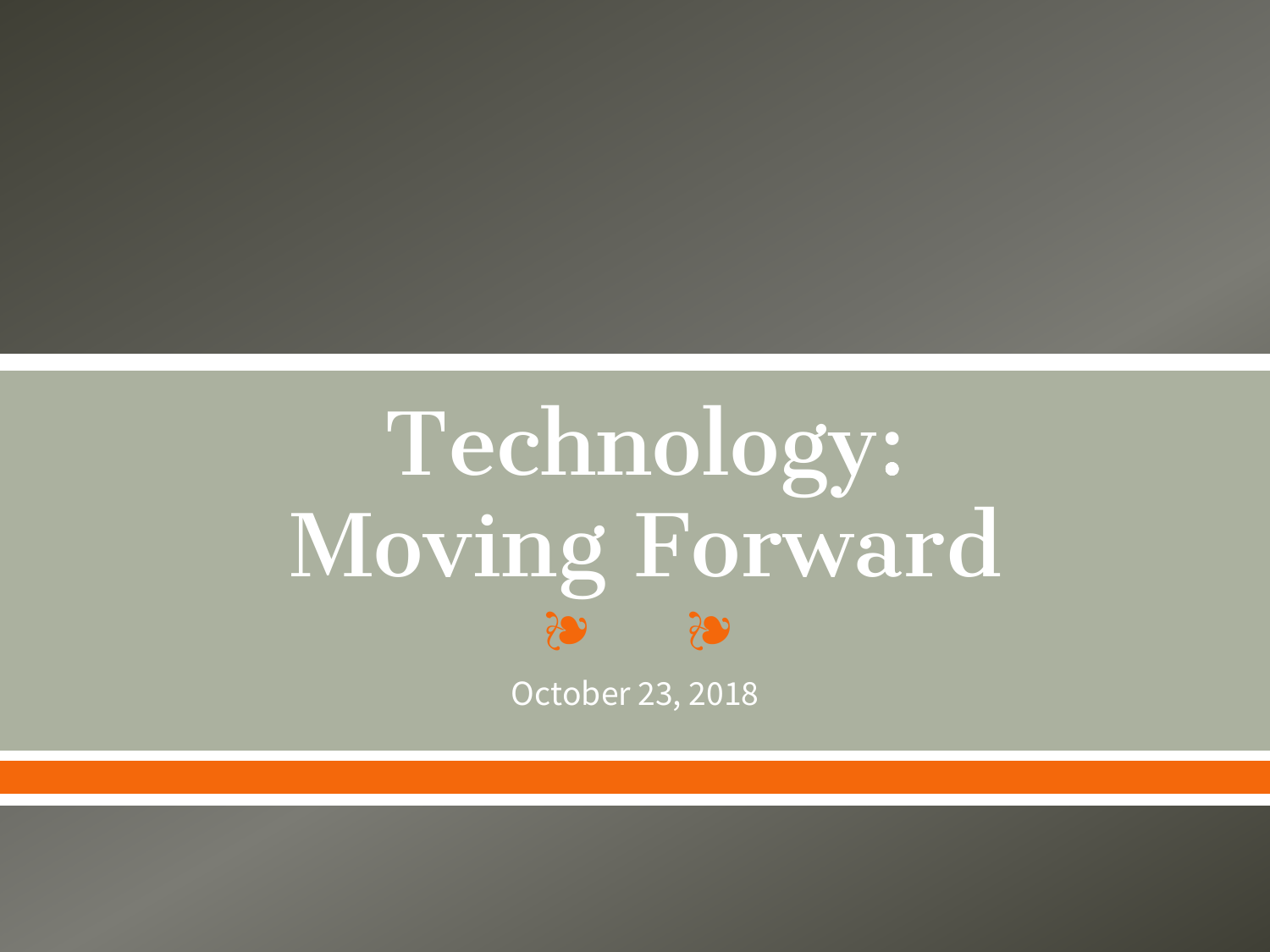# Tonight's Areas of Focus

- ❧ Vision and Goals
- ❧ Instructional Focus
- ❧ Policies and Compliance
- ❧ Infrastructure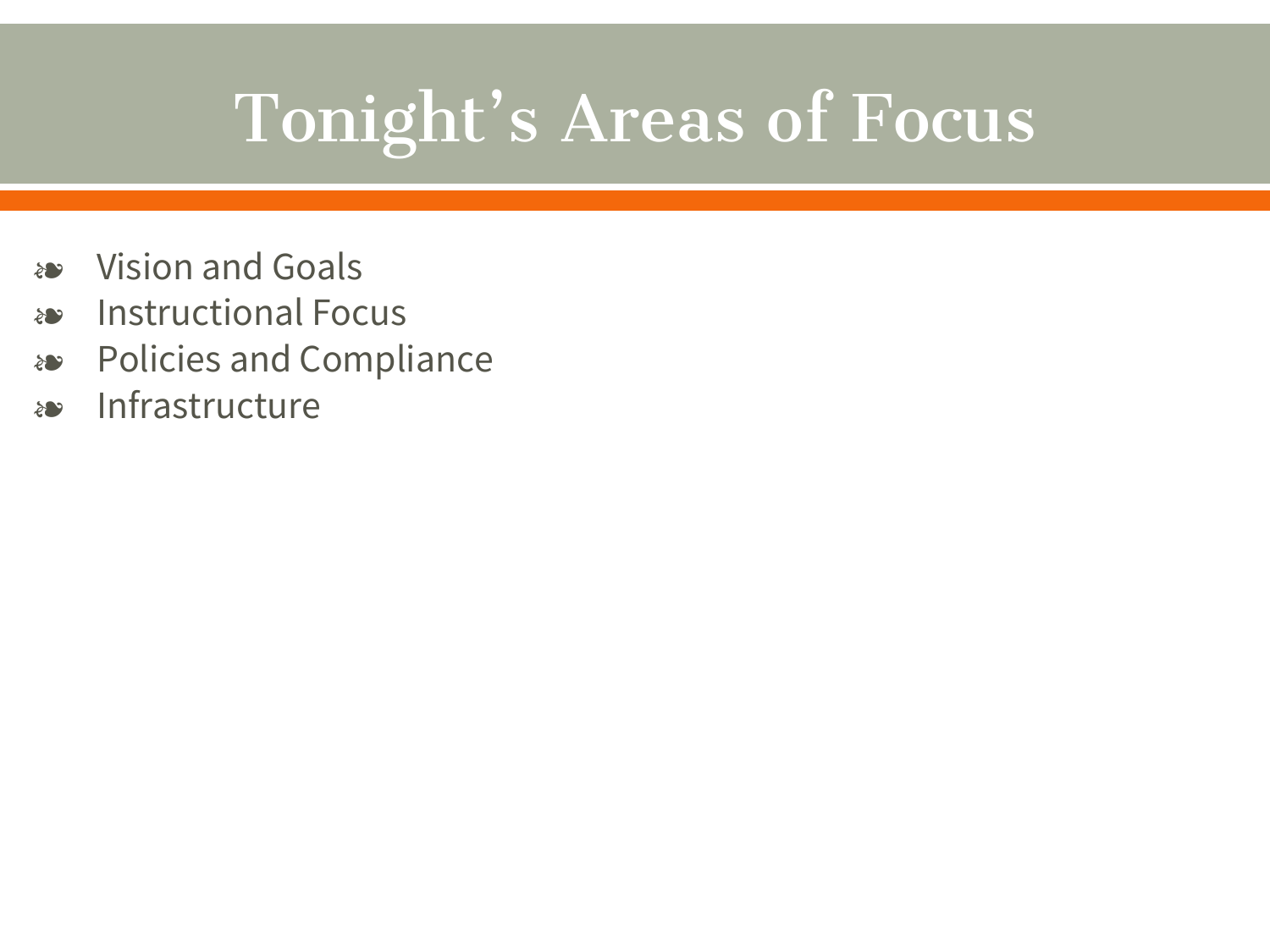# District Strategic Objectives

To achieve its mission and vision, and to provide for the future of its students, the Irvington Union Free School District will:

- 1. Provide students with a rigorous, comprehensive, enriched and diversified curricula that will prepare students to achieve their personal best, and will integrate technology in their learning.
- 2. Encourage innovation, creativity and risk taking to inspire a dynamic learning environment.
- 3. Foster the social and emotional growth of all students and promote a culture where students are active participants in society.
- 4. Support educators through targeted professional learning and opportunities for collaboration.
- 5. Strengthen local connections to and ownership of our schools.
- 6. Ensure the fiscal health of the district and provide for a high quality learning environment.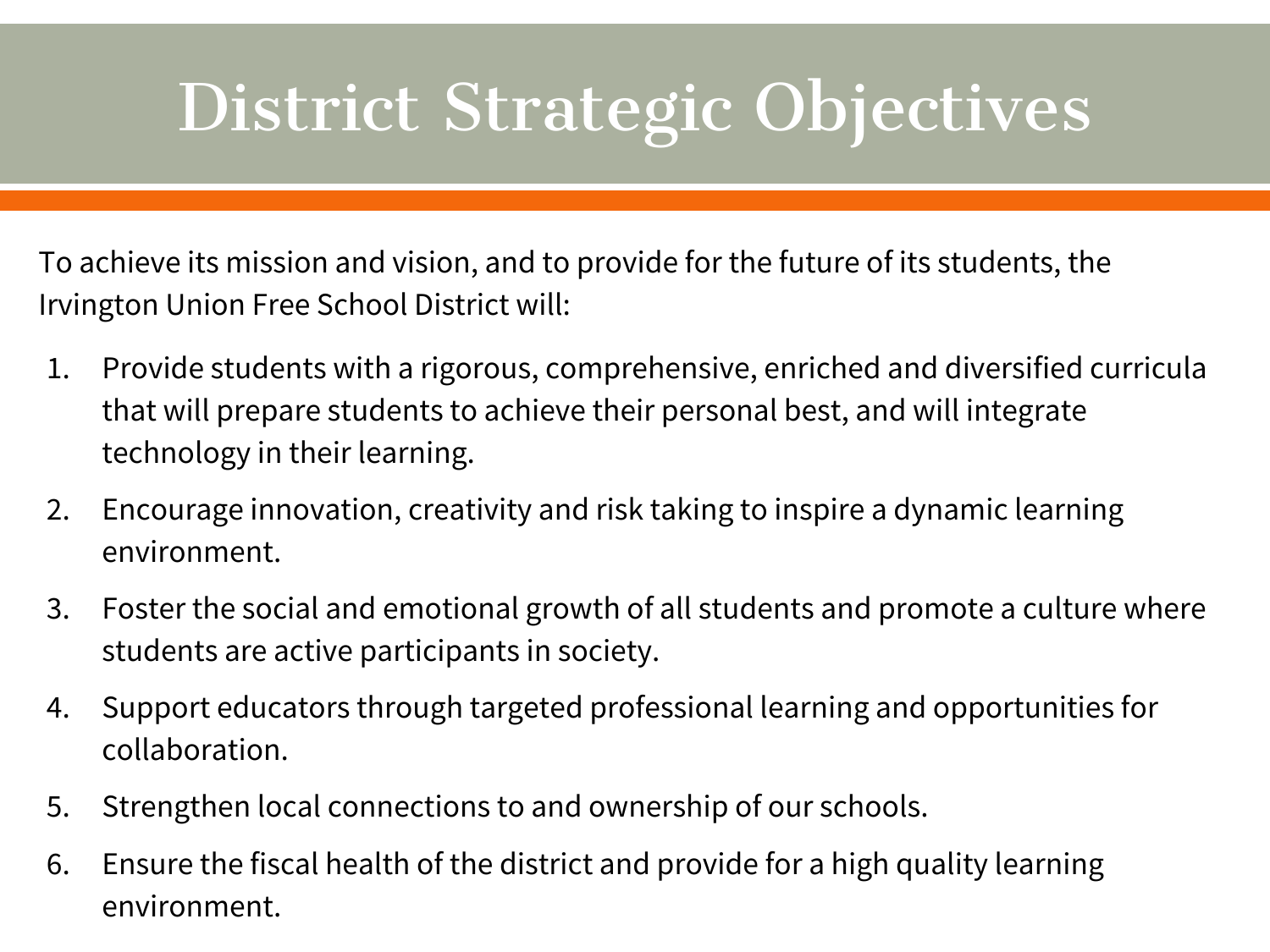# Theories of Action

If we provide students with rigorous authentic, learning experiences rooted in a comprehensive curriculum, then they will acquire the knowledge, skills and dispositions of successful 21<sup>st</sup> century learners that will prepare them to thrive in a rapidly evolving global society.

#### **Goal**

In order to develop successful  $21^{st}$  century learners that will be prepared to thrive in a rapidly evolving global society, the Irvington School District will:

- ❧ provide students with rigorous authentic, learning experiences
- ❧ develop a comprehensive curriculum that includes:
- ❧ aligned and articulated content
- ❧ defined learning outcomes
- ❧ a balanced and systematic approach to assessment
- $\approx 21$ <sup>st</sup> Century skills and dispositions- problem solver, flexible thinker, collaborative learner, effective communicator, empathetic citizen, self-reliant, reflective, creative, risk-taker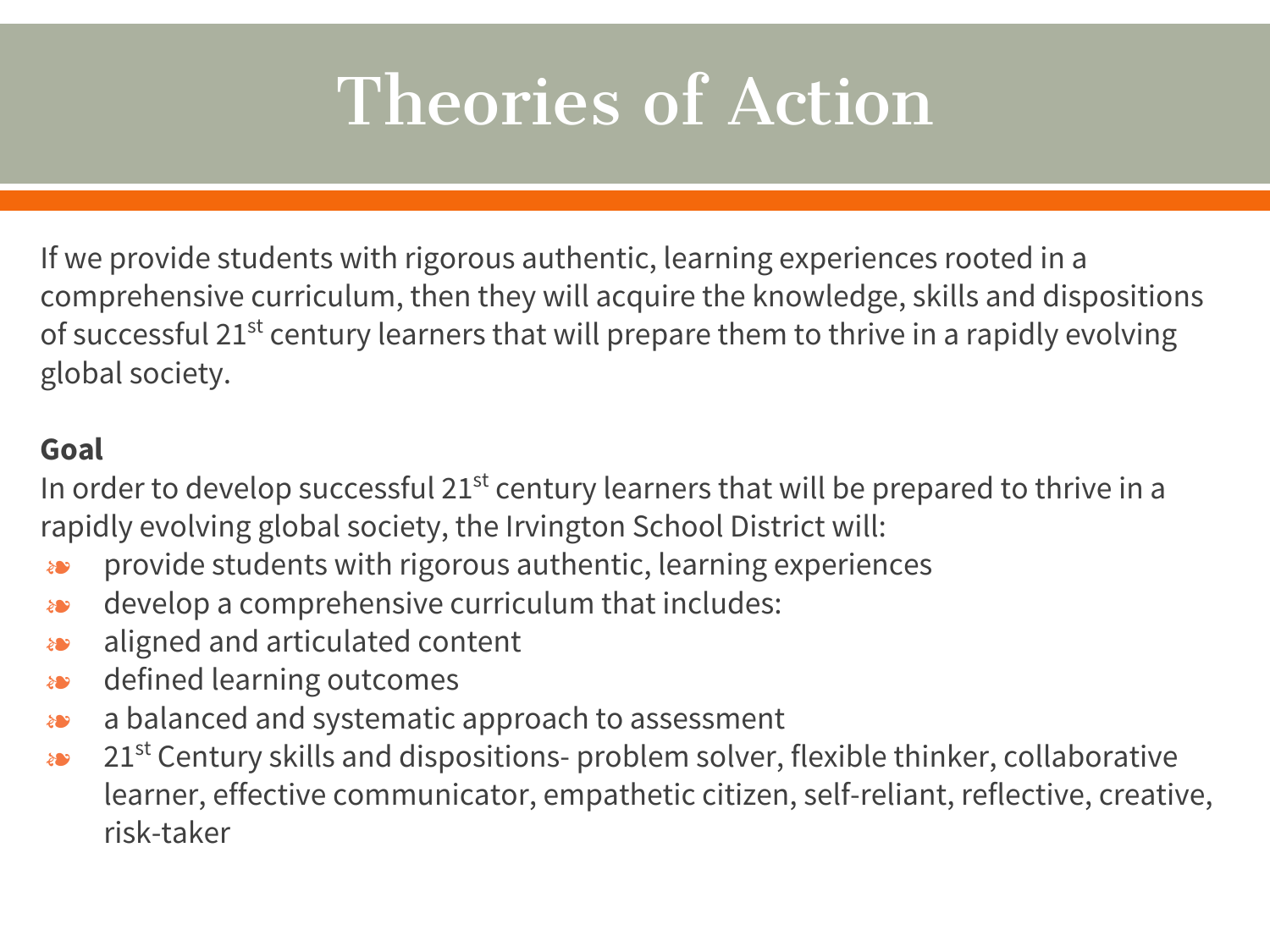# Instructional Goals:

- ❧ Implement instructional practices that elevate student thinking and understanding
- ❧ Develop a balanced assessment system that measures students' content knowledge, skills, and dispositional thinking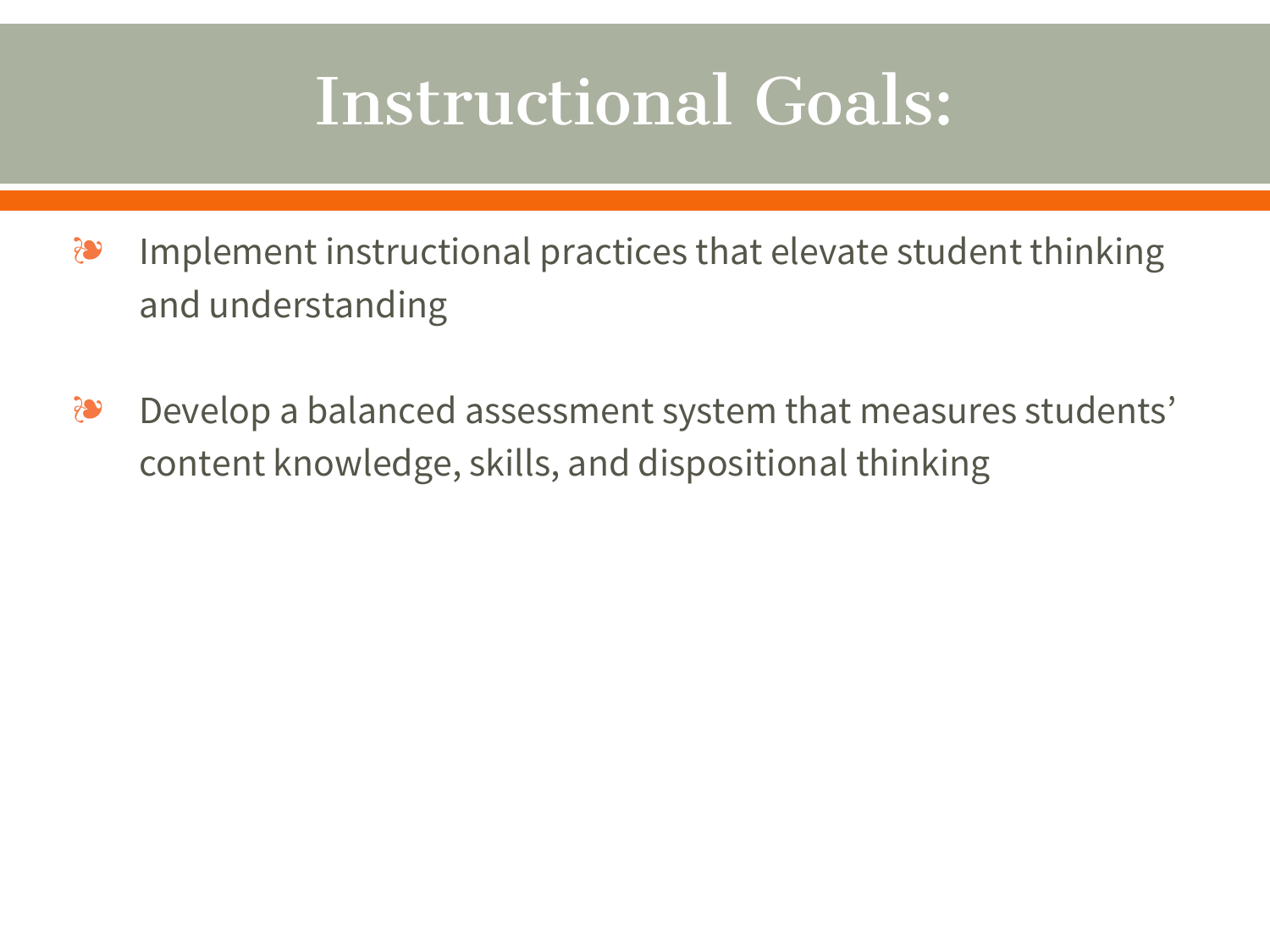# Creating a Vision

*All students should possess essential technology skills and participate in critical technology learning experiences that will equip them for success in our schools and prepare them for the challenges of their future.*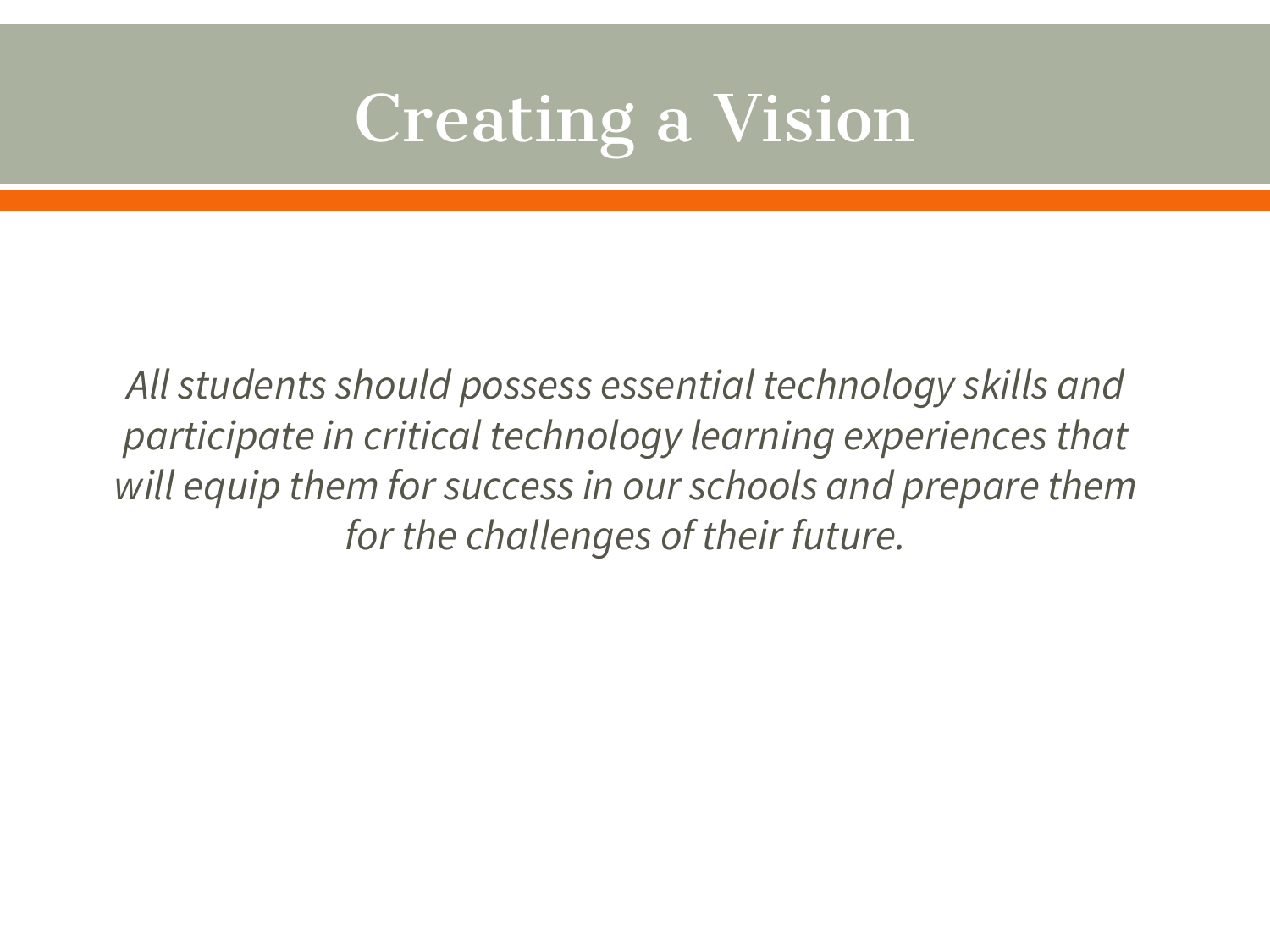## Framework for Thinking About Technology

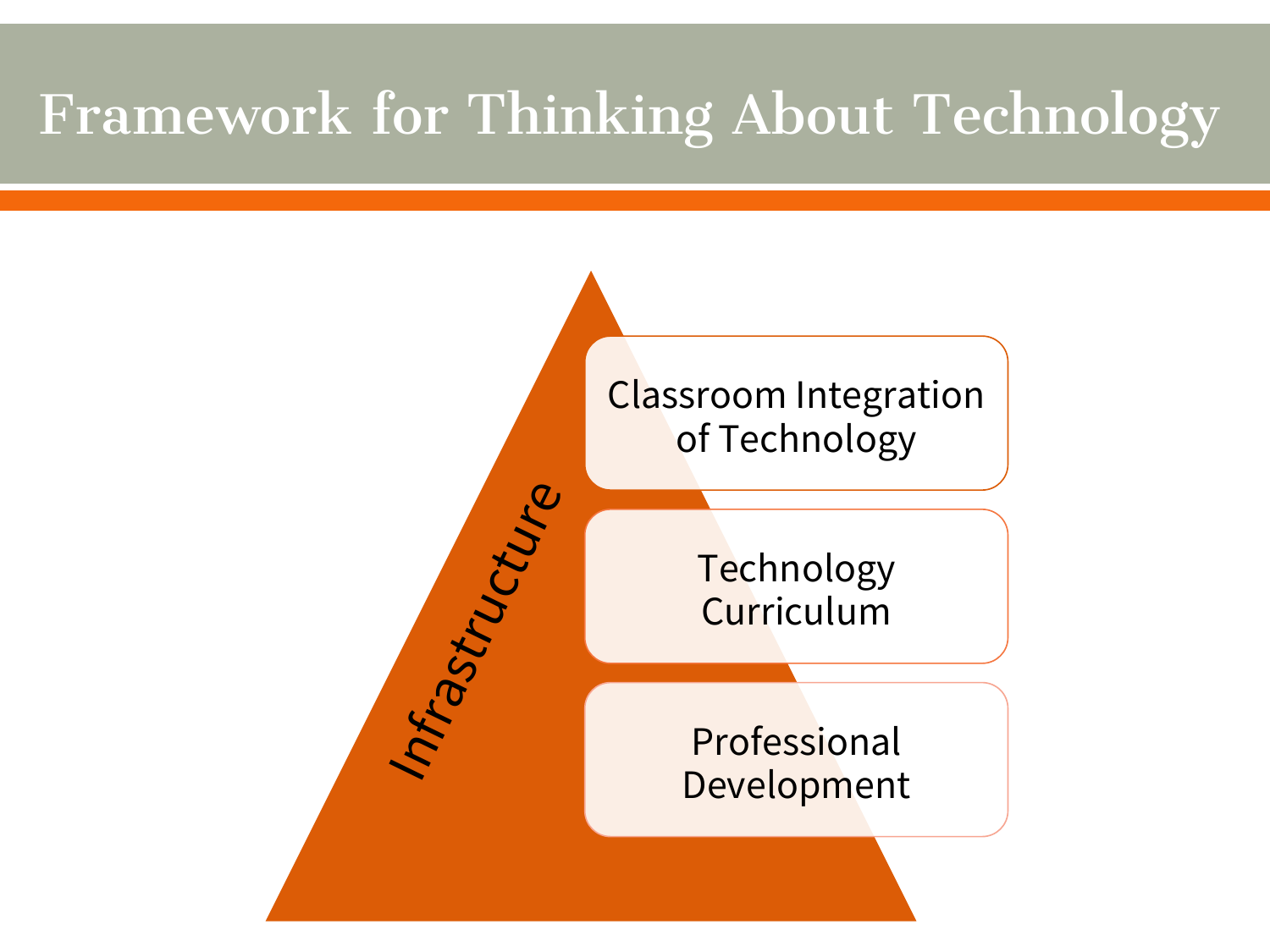## 2014-2018 Technology Framework Goals

- ❧ Technology Goal #1: Mobile Student Centered Computing
- ❧ Technology Goal #2: Interactive Multimedia Capable Peripherals
- ❧ Technology Goal #3: Professional Development
- ❧ Technology Goal #4: Electronic Resources
- ❧ Technology Goal #5: Curriculum Integration
- ❧ Technology Goal #6: Innovation
- ❧ Technology Goal #7: Global Education and Citizenship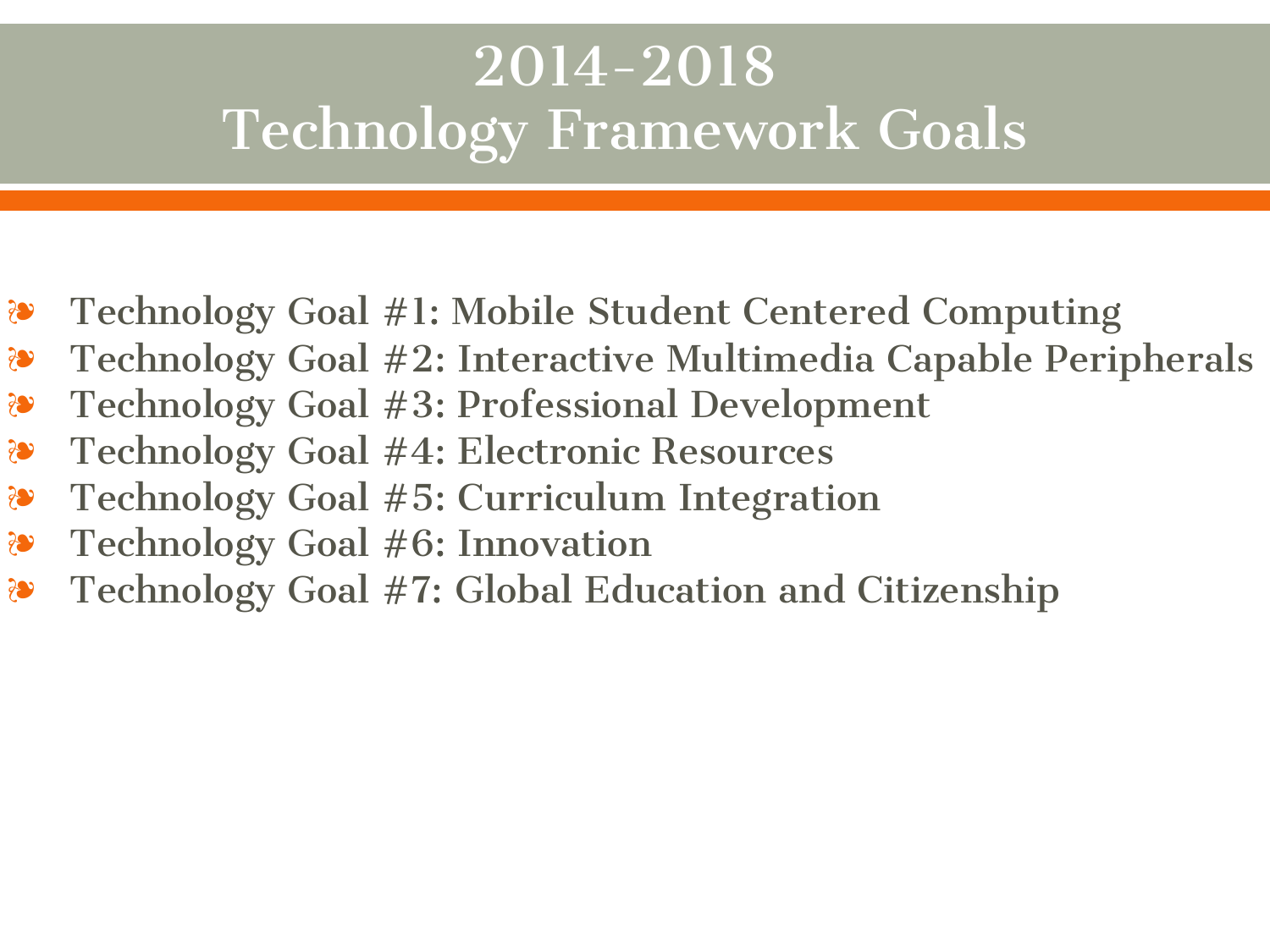# Partnerships, Collaboration & Leadership

### ❧ Dows Lane

- o Focus Areas: Goals #1, 3, 5, 6
- o Work: Site Visits, Genius Hour, Technology Model Exploration

### ❧ Main Street School

- $\circ$  Focus Areas: Goals #1, 3, 5, 6, 7
- o Work: Building Wide Initiatives (multi-year) around Global Education
- ❧ Irvington Middle School
	- o Focus Areas: Goals #1, 3, 5, 6
	- Work: Device planning and surveys, PD Expeditions & Chromebooks
- ❧ Irvington High School
	- o Focus Areas: Goals #1, 3, 5
	- Work: PD Google Classroom, Assessment
- ❧ Pupil Personnel Services
	- o Focus Areas: Goals #1, 3, 5
	- o Creation of Assistive Technology Committee and development of Assistive Technology Plan & Goals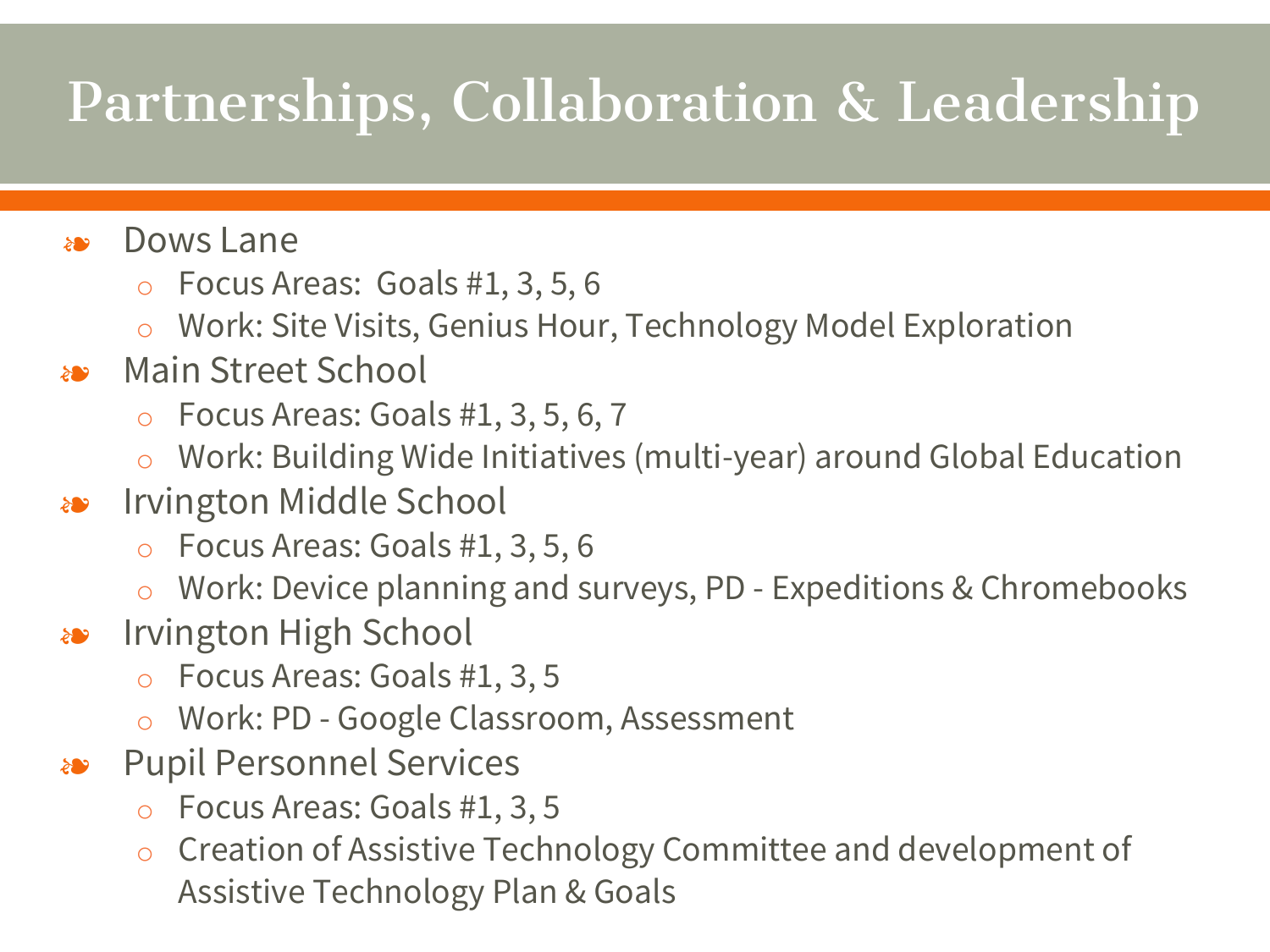All learners will have access to technology in an anytime, anywhere, one-to-one computing environment as appropriate and relevant to instructional goals.

#### Technology Goal #1: **Mobile Student Centered Computing** 25 70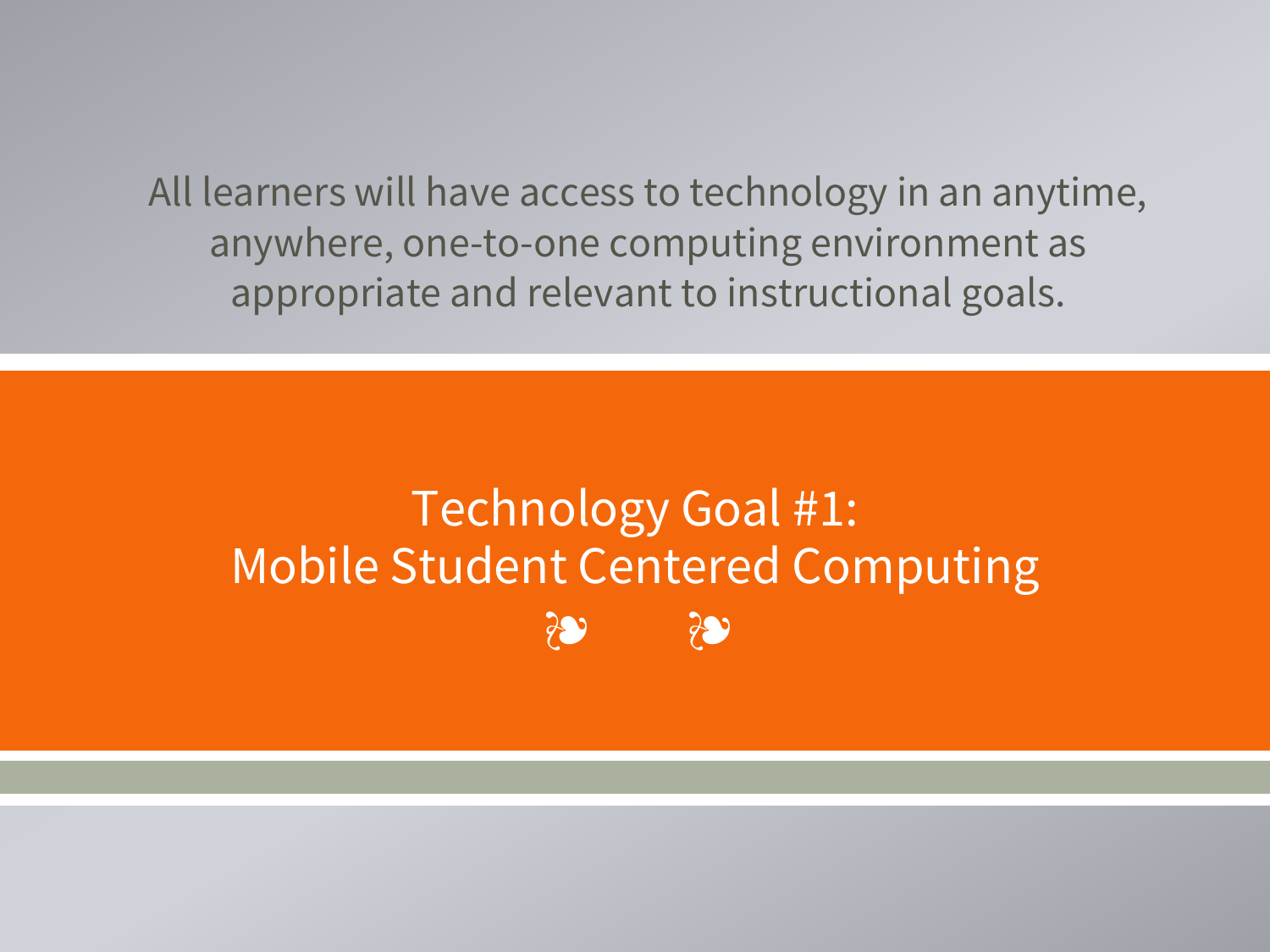### Goal #1: Where are we now?

- ❧ As a result of access to technology, in particular chromebooks, classroom instruction and planning reflects opportunities for students to
	- o Develop projects individually in a 1:1 model (one device per student)
	- o Collaborate in G Suite products (such as Docs) in small groups/pairs
	- o Work in larger groups with designated students recording data and/or entering information using a Chromebook
- ❧ Devices used within a classroom in flexible spaces
	- o Station work (at Dows and MSS) allowing for students to work in targeted focus areas.
	- o Reconfiguring learning spaces at MS to better facilitate collaboration and utilize technology more effectively
	- o Better accommodate student learning needs at HS while providing students with necessary resources to collaborate and work.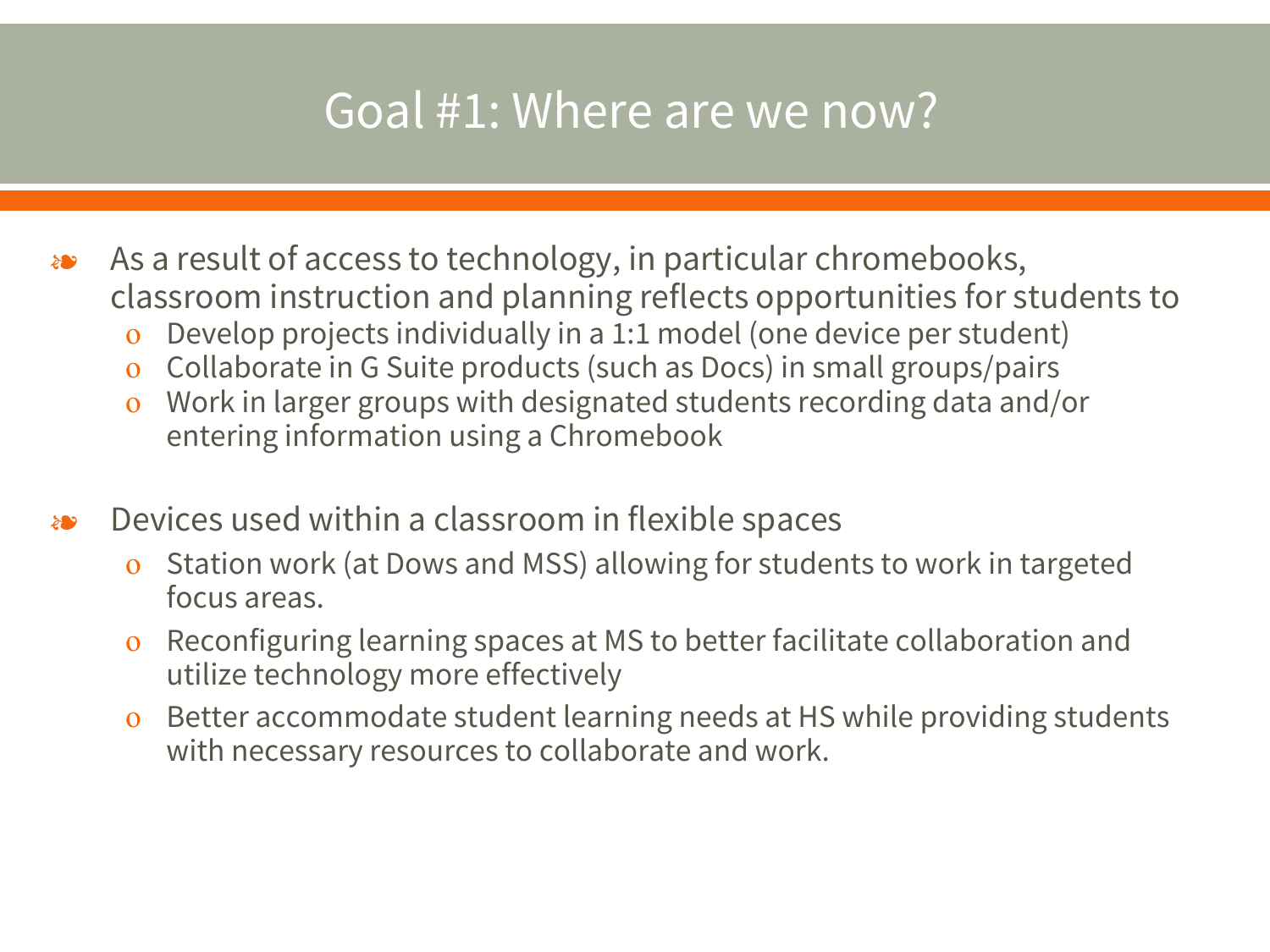All learners will have access to technology that allows for consumption and interaction with a variety of information and multimedia.

### **Technology Goal #2:** Interactive Multimedia Capable Peripherals 20 20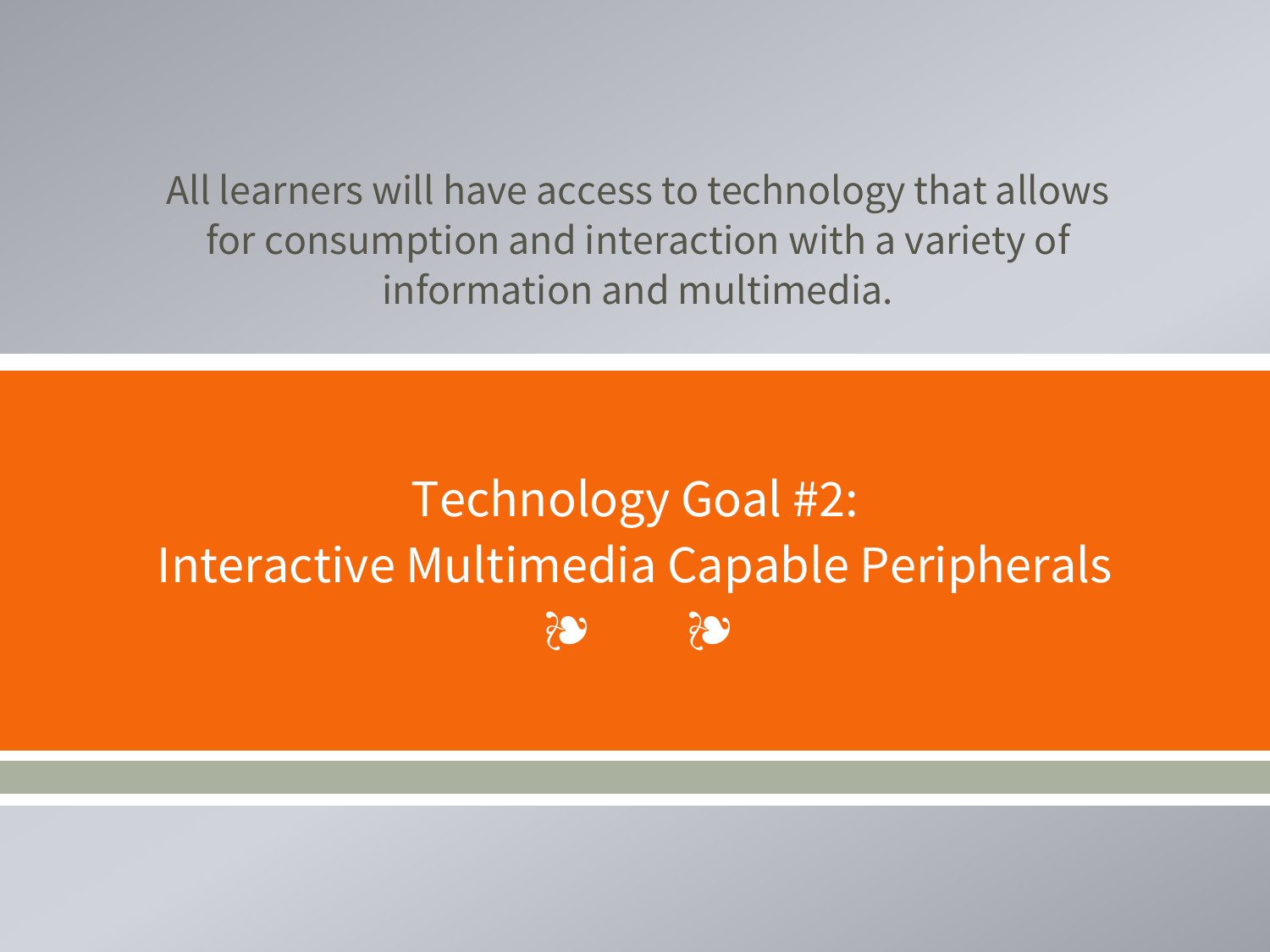## Technology Goal #2: Where are we now?

Devices - Teachers enhance instruction and deepen learning through the integration of various forms of information and multimedia content.

- o Desktops
- o Laptops
- o Chromebook
- o iPads
- o Mobile Devices (Expeditions)

Peripherals - Classrooms include resources that support learning for all students within our schools.

- o Printers
- o Scanners
- o Document Cameras
- o VR (Expeditions)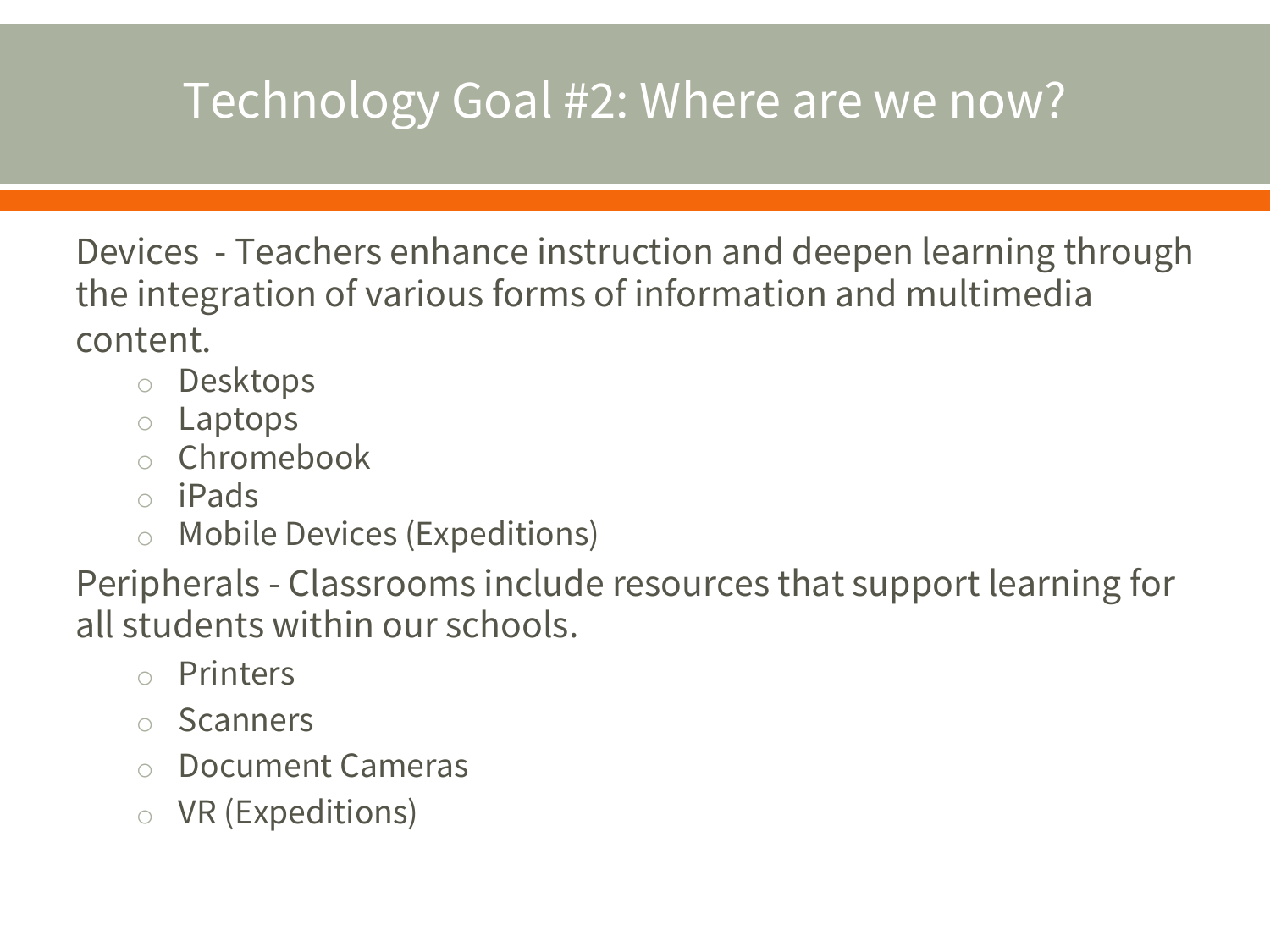Professional Development (PD) will be a top priority for the success of all learners. PD must be integrated within all content areas and grade levels. Also, PD must be ongoing due to the simultaneous learning of how to use technology, the integration of technology in instruction, and the continual emergence of new and improved technologies and practices. PD must be differentiated to address the needs, aptitudes, and styles of adult learners. It is expected that all staff members will seek out professional development within a technology structure that engages, encourages, and empowers all learners.

## ❧ ❧ Technology Goal #3: Professional Development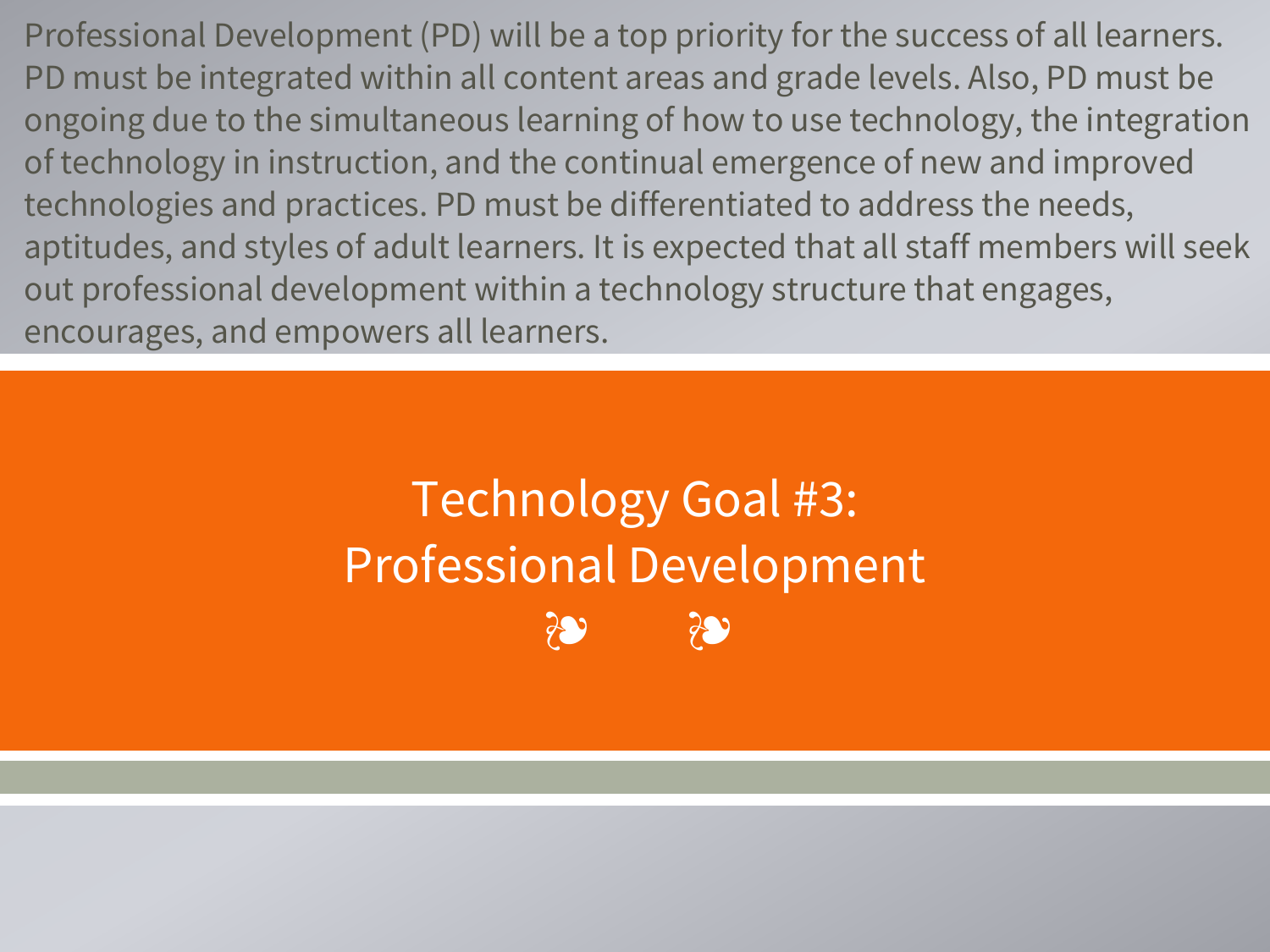### **Opportunities** Productivity, Collaboration, & Assessment

- ❧ All Staff:
	- o Google PD Team Support
- ❧ Individual Building professional learning specific to needs of whole faculty, groups and individuals
	- o SAMR Model
	- o Instruction Google Hangouts, Expeditions
	- o Assessment Google Forms, Flipgrid, Doctopus/Goobric, Flubaroo
- ❧ Master Class Workshops
	- o Google Infused Classroom, Dive into Inquiry, HyperDocs
	- o Student Voice Infused Classroom
- ❧ PLTW Training All PLTW courses require extensive training prior to implementation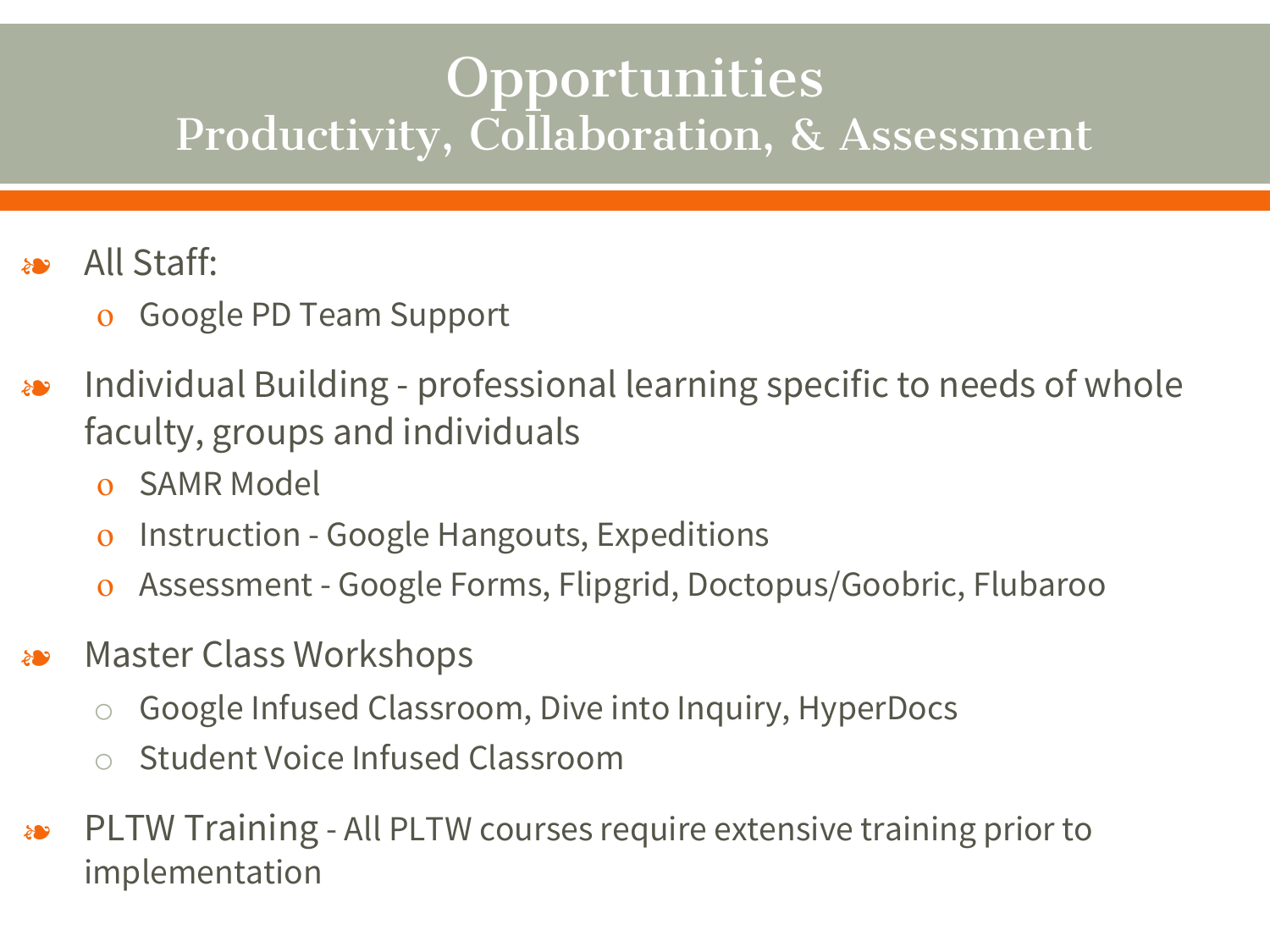Electronic resources and tools must be readily available to support contemporary teaching and learning environments.

> **Technology Goal #4: Electronic Resources** 20 70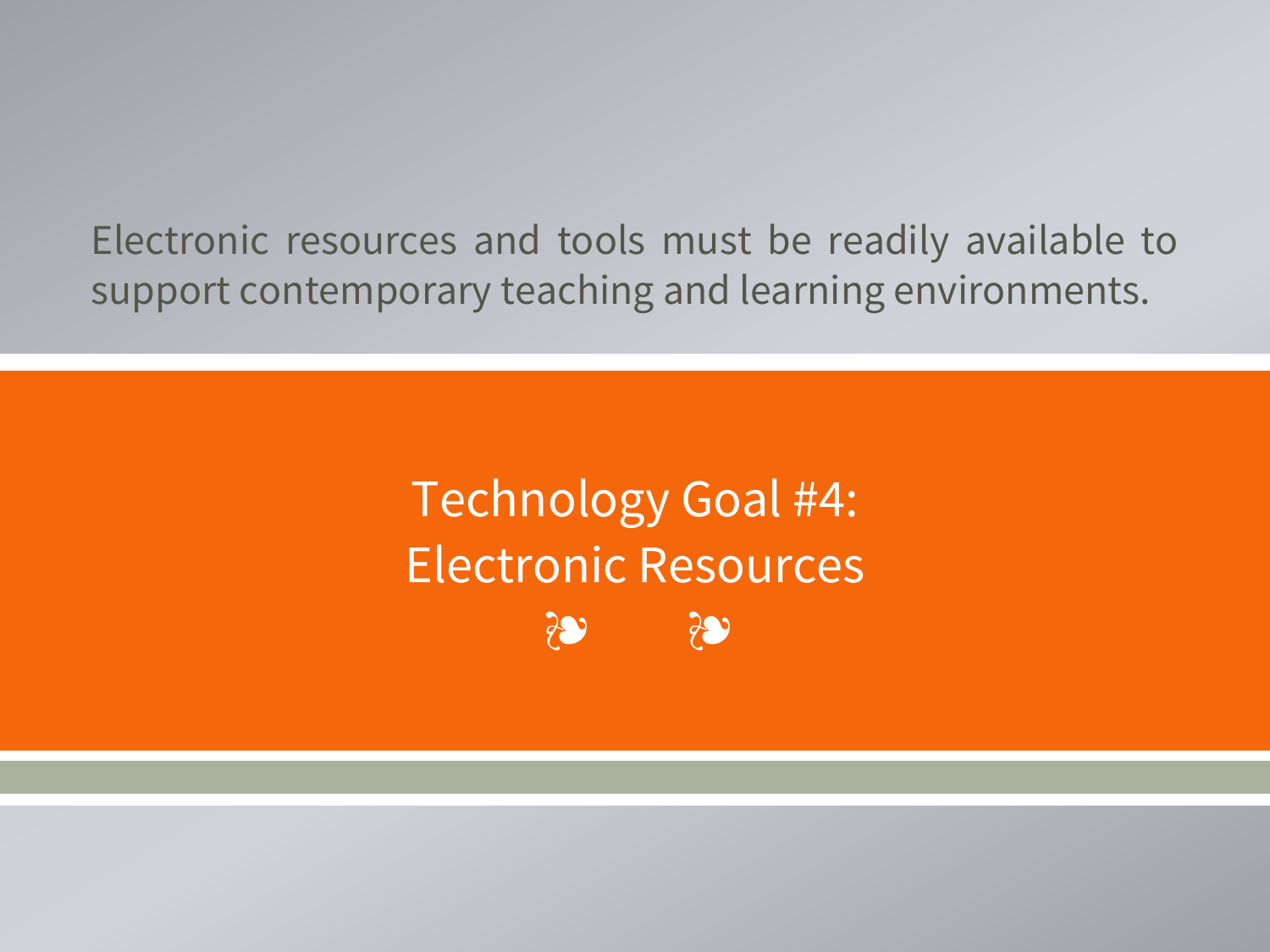### Technology Goal #4: Where are we now?

Examples of electronic resources used:

- ❧ Productivity/Instructional
	- o SMART Notebook
	- o G Suite for Education (Classroom, Sheets, Slides)
	- o NewsELA
	- o Book Creator
- ❧ Assessment
	- o Castle Learning
	- o G Suite for Education (Forms)
	- o Quizlet
- ❧ Collaboration
	- o G Suite for Education (Hangouts, Docs)
	- o Flipgrid
	- o Padlet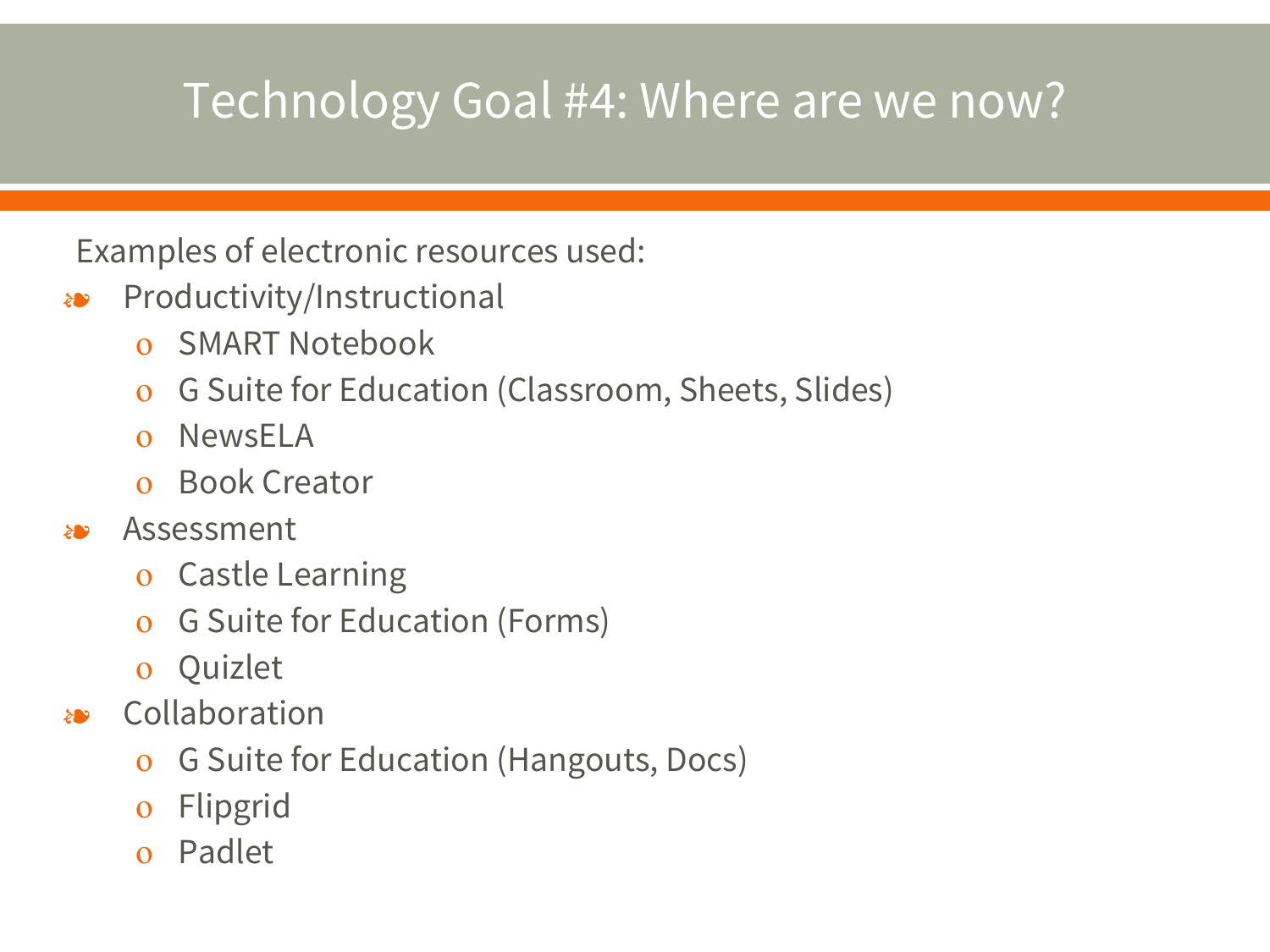The International Society for Technology in Education National Educational Technology Standards (ISTE NETS) and the New York State Educational Technology Standards will be integrated into all K-12 curricula. Instructional stakeholders will contribute to developing and updating technology-integrated curriculum maps and resources. Teachers will regularly integrate technology as defined within their respective curriculum.

## ❧ ❧ Technology Goal #5: Curriculum Integration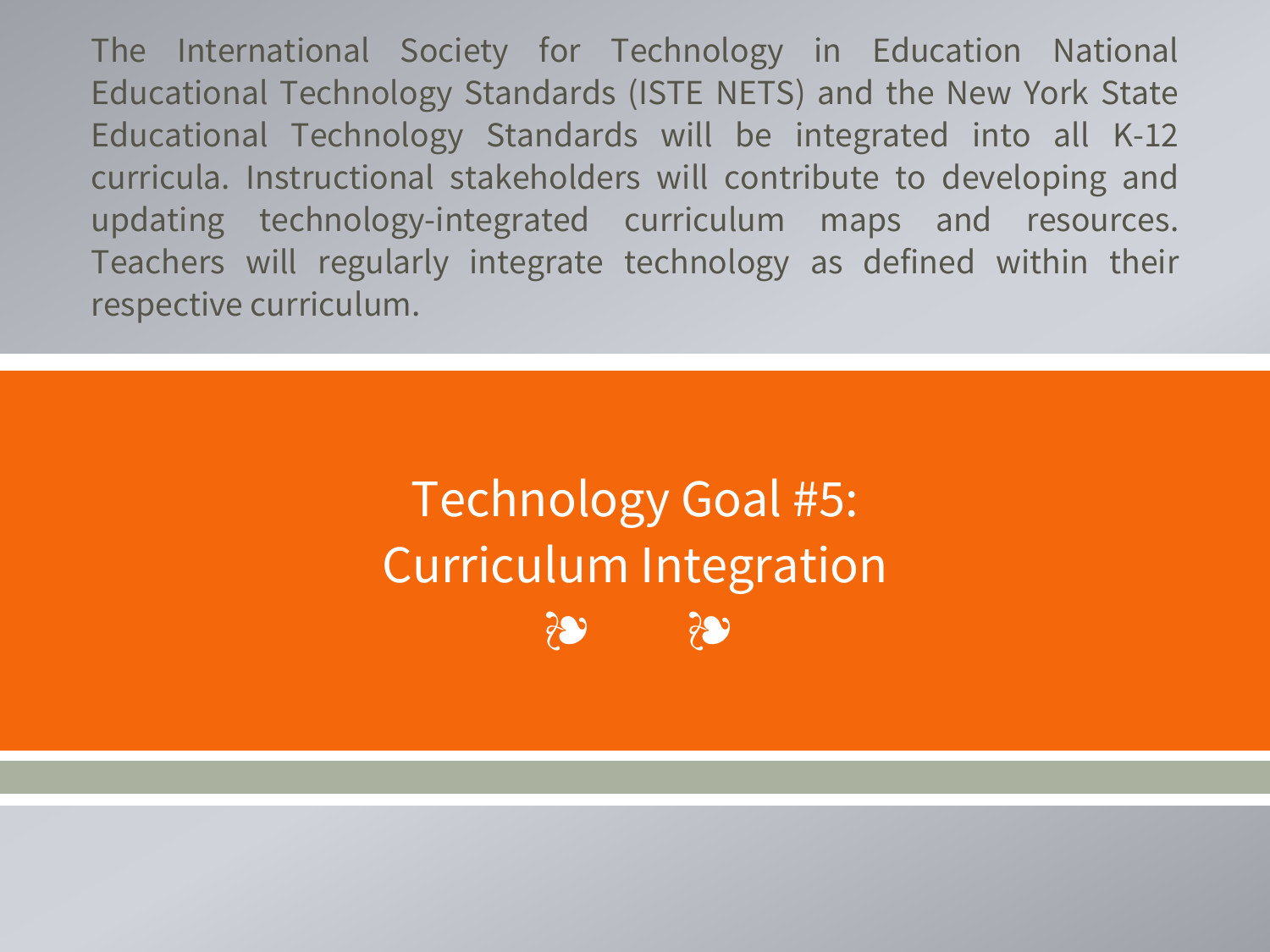### Technology Goal #5: Where are we now?

- ❧ Instructional
	- o Productivity
	- o Collaboration
	- Assessment
- ❧ Curriculum
	- **PLTW**
	- o Amplify
	- o Standards Based Instruction
	- o Computer Science

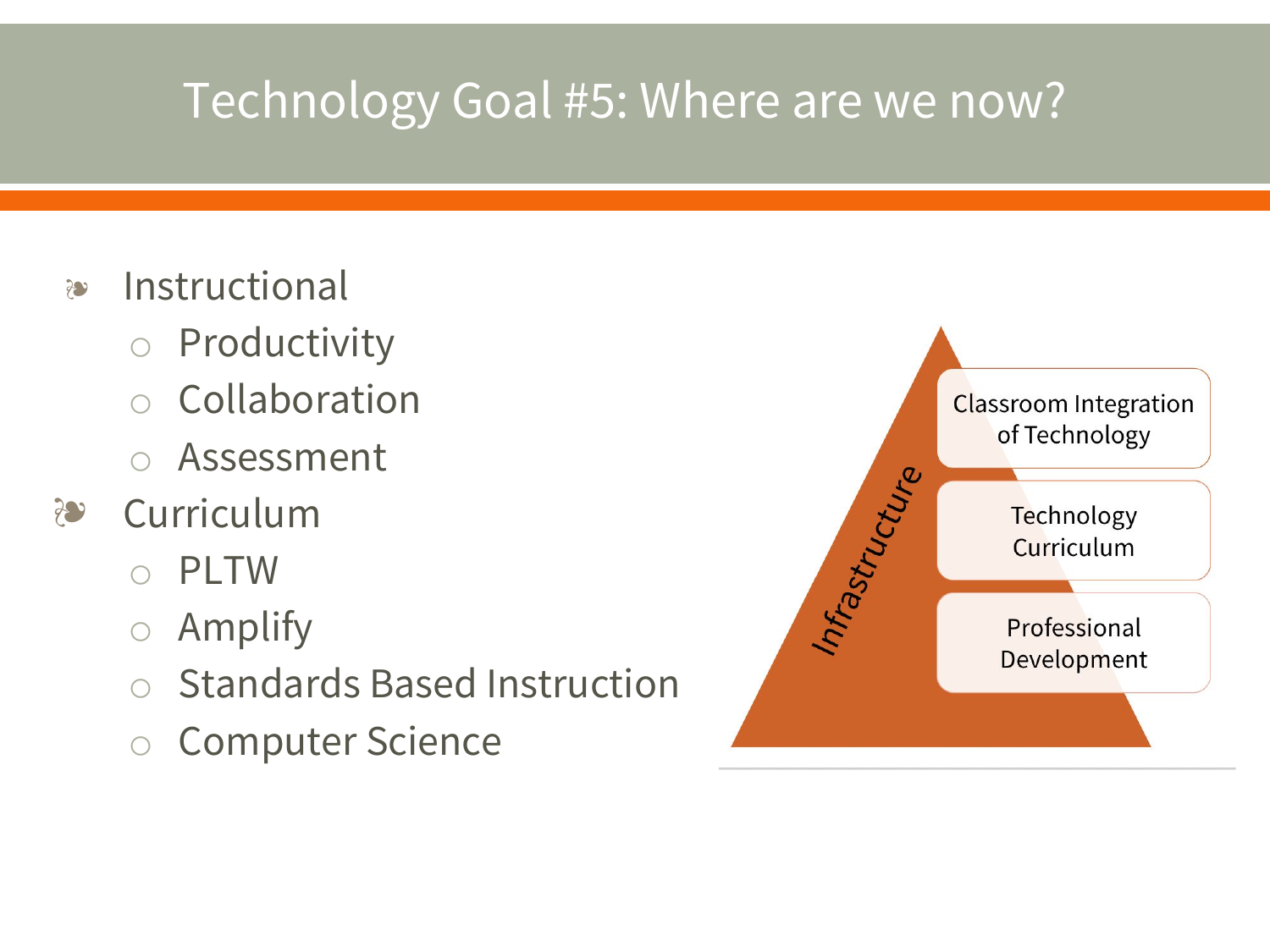## Instructional Curriculum Integration

### ❧ Productivity

- o Teachers using Google Classroom to organize digital resources and distribute/collect/grade assignments.
- o Students at Dows using Book Creator to write and publish stories.
- ❧ Collaboration
	- o Students at MSS utilizing Flipgrid to record and present work with peers then providing feedback.
	- o Students at HS develop shared lab documentation, tables, and graph utilizing observational data.
- ❧ Assessment
	- o Exit tickets in MS to provide immediate feedback on lessons using Google Forms and Flubaroo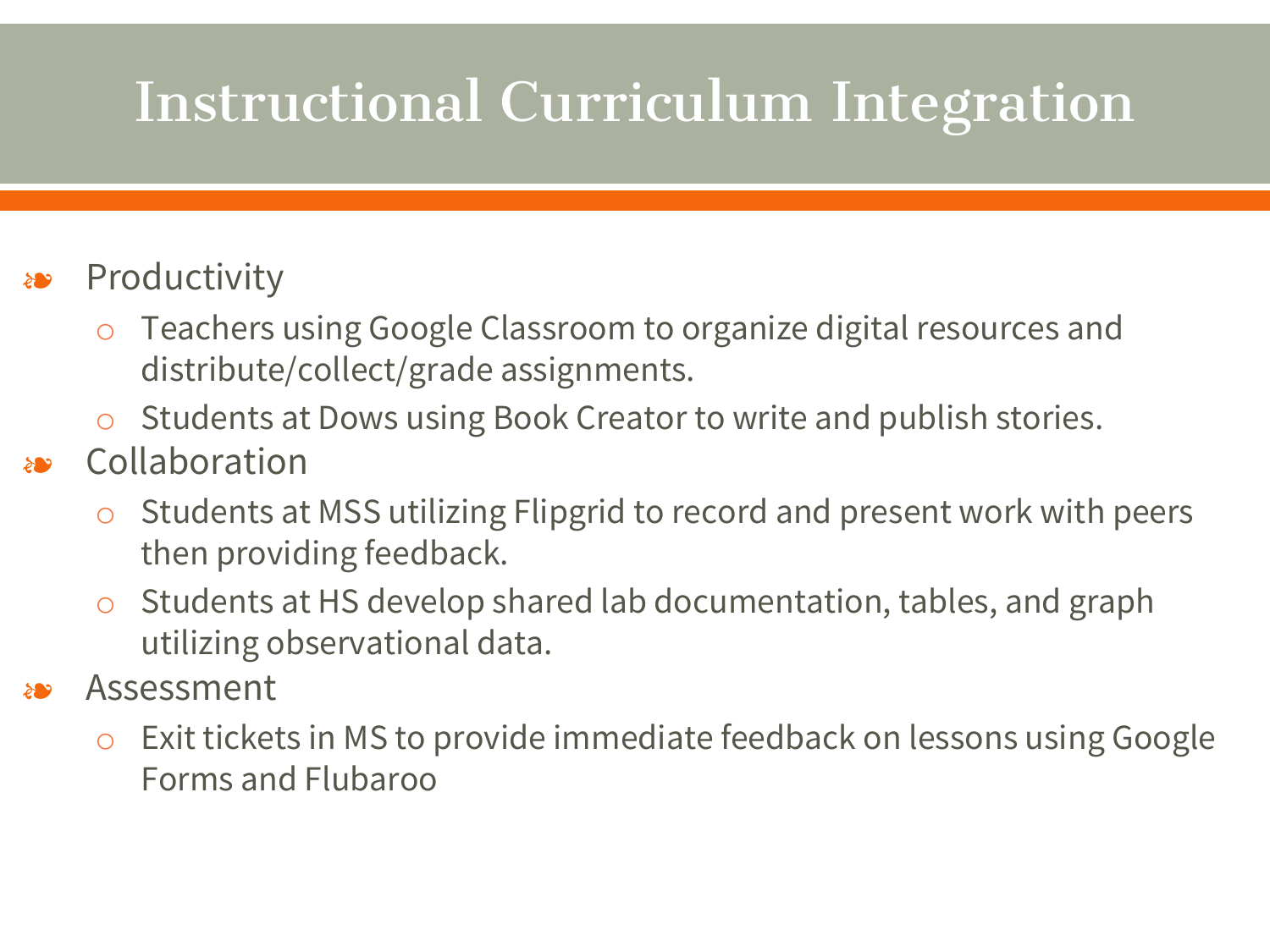## Teacher Frequency of Computer Use in Instruction



Source: Fall 2017 Clarity Data Collection (Solid) vs. Fall 2015 Clarity Data Collection (Stripes)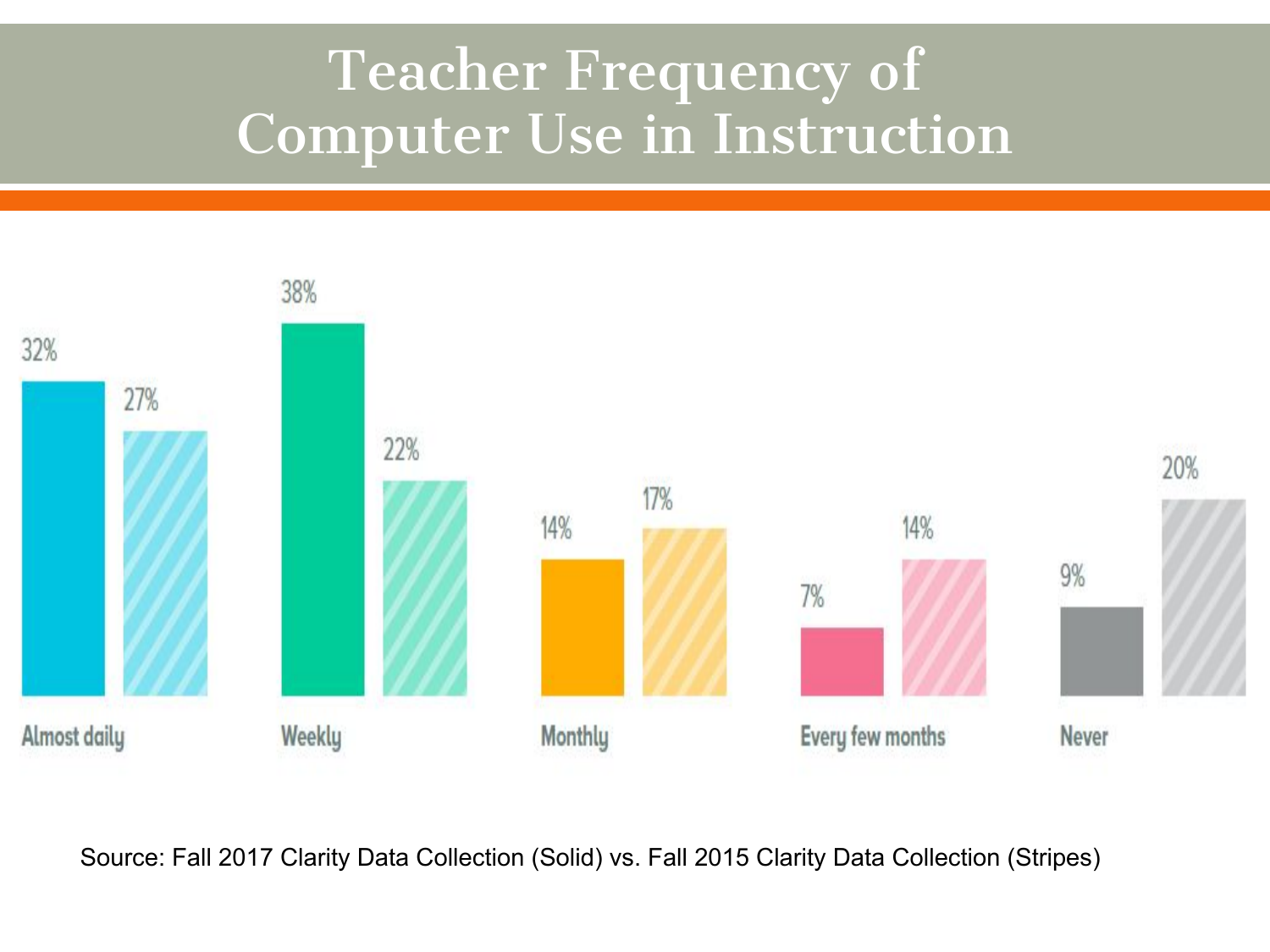## Student Frequency of Computer Use in Instruction



Source: Fall 2017 Clarity Data Collection (Solid) vs. Fall 2015 Clarity Data Collection (Stripes)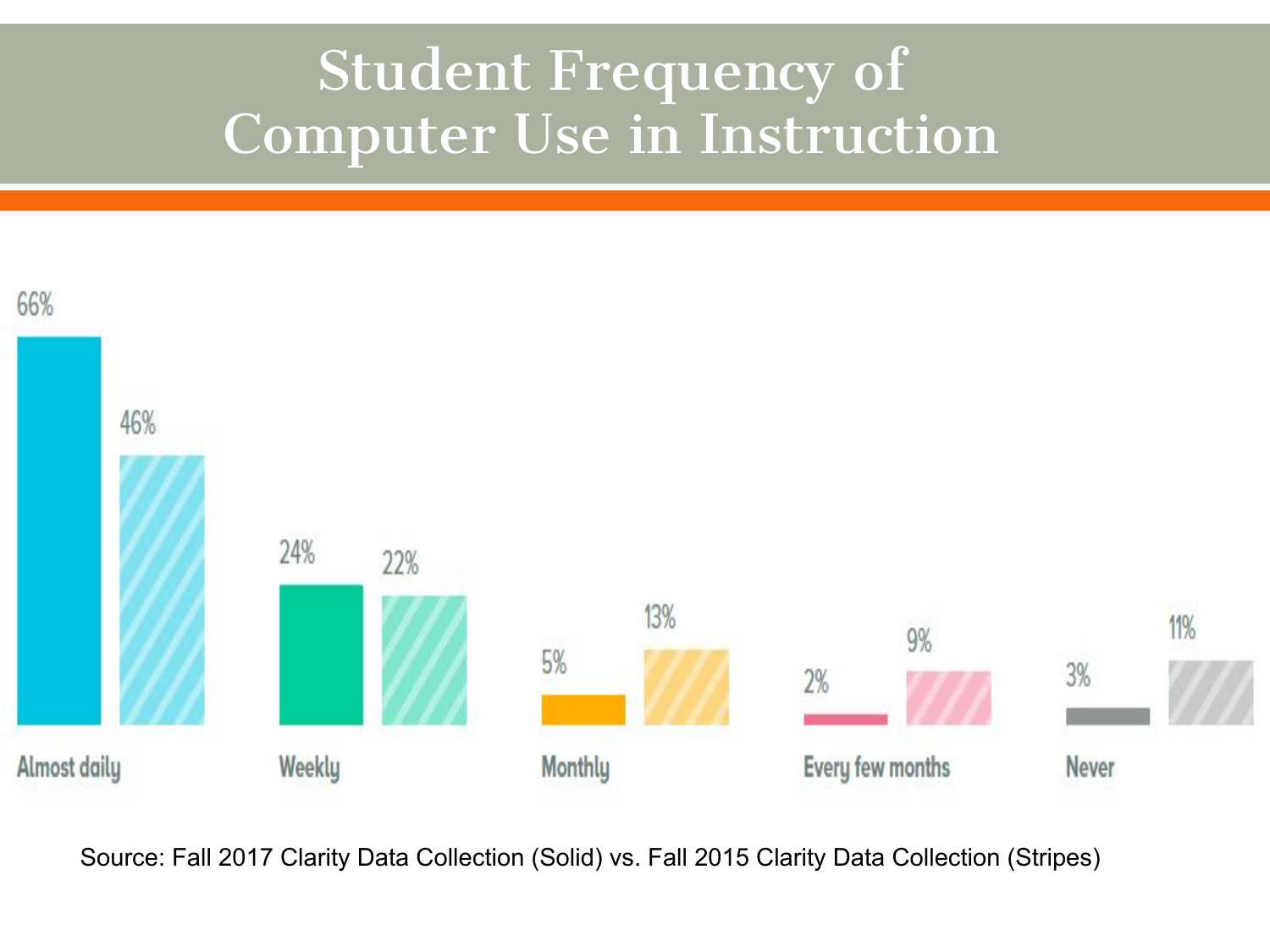## STEM Education

### **Science, Technology, Engineering, & Mathematics**

"STEM-related disciplines are responsible for many of the societal innovations that make our world better."

"As we look to the future, improving the size and the composition of the STEM education pipeline will strengthen our country's global competitiveness and unleash new innovations that will propel society forward."

~Rodney Adkins, Forbes, 2012

Rodney C. Adkins, senior vice president of **[IBM](http://www.forbes.com/companies/ibm/)**'s Systems & Technology Group; National Academy of Engineering inductee; and serves on the national board of the Smithsonian Institution.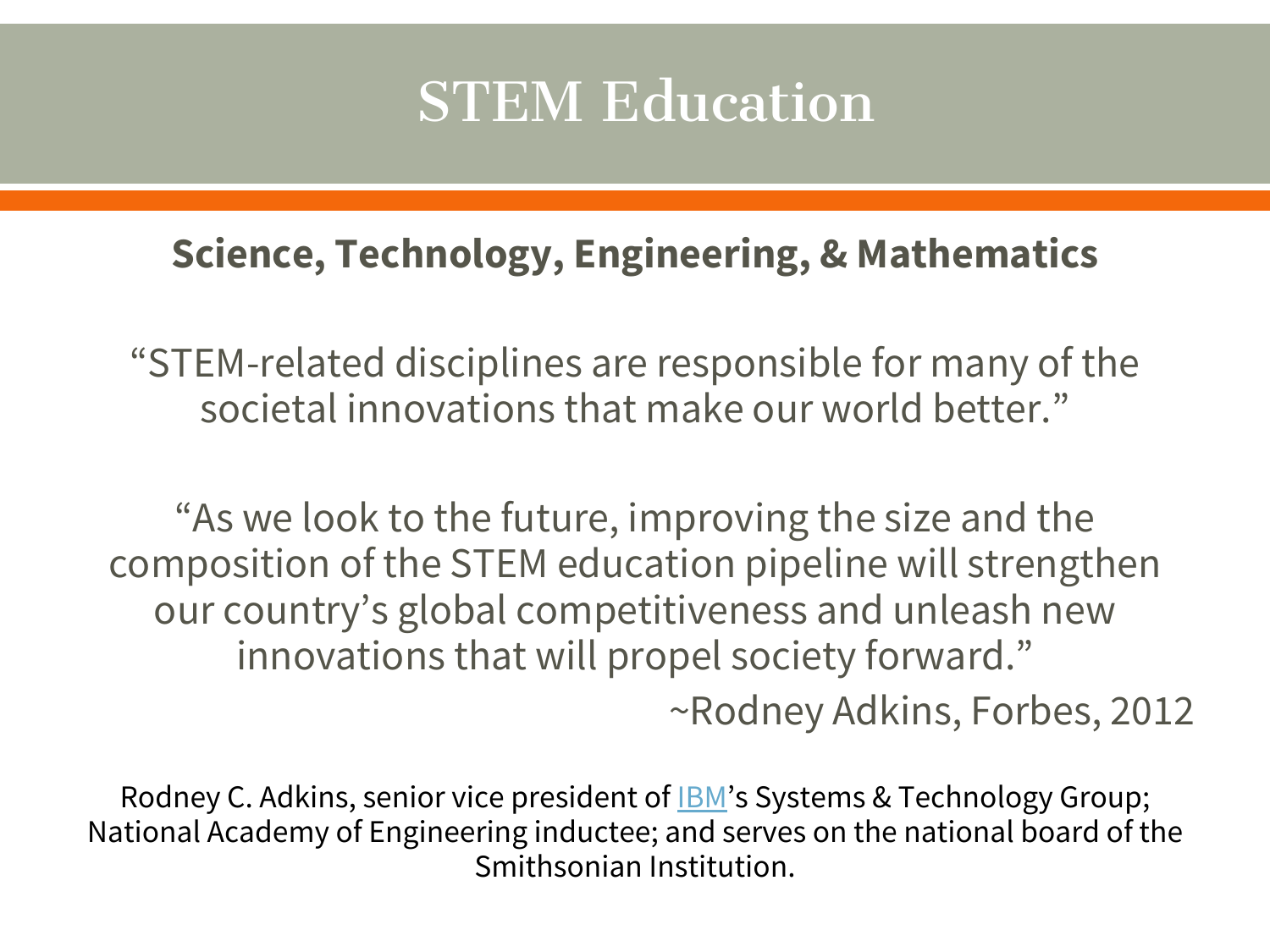## Instruction & Program

- ❧ Project Lead the Way (PLTW)
	- $\circ$  Two units in Grades K-5
		- Units of Study (1) Engineering (1) Computer Science
	- o PLTW Curriculum in Grades 7 & 8
	- $\circ$  8<sup>th</sup> Grade Exploratory to allow for introduction and acceleration
	- o HS Engineering
- ❧ 6th Grade Technology Program
- ❧ Computer Science (HS)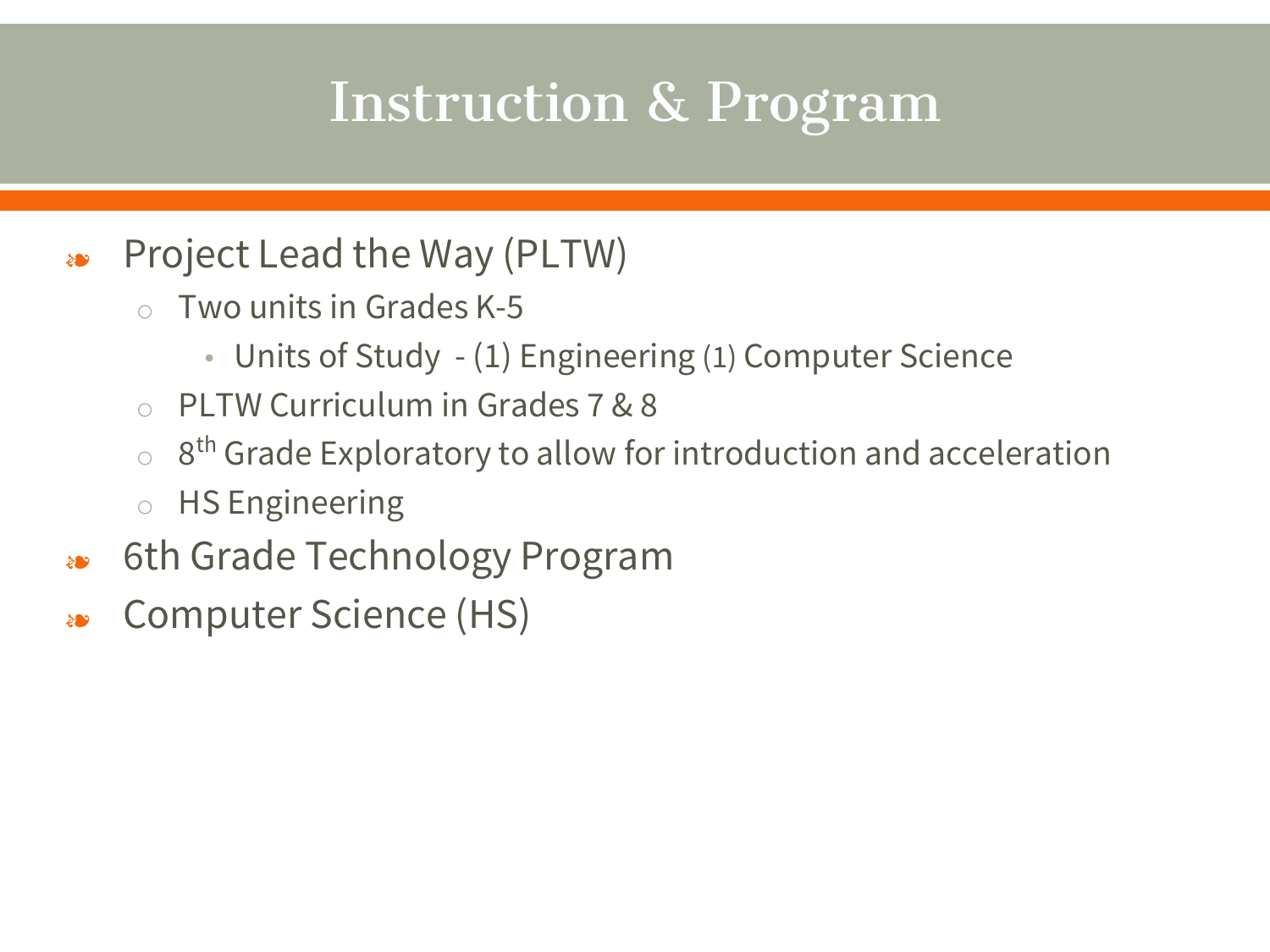# Elementary - Launch K-5

| <b>Kindergarten</b>                                                                           | <b>Grade 1</b>                                                               | <b>Grade 2</b>                                                                                   |
|-----------------------------------------------------------------------------------------------|------------------------------------------------------------------------------|--------------------------------------------------------------------------------------------------|
| <b>Exploring Design</b><br><b>Animals &amp; Algorithms</b>                                    | <b>Light and Sound</b><br><b>Animated Storytelling</b>                       | <b>Grids and Games</b><br><b>Properties of Matter</b>                                            |
| Grade 3                                                                                       | <b>Grade 4</b>                                                               | <b>Grade 5</b>                                                                                   |
| <b>Programming Patterns</b><br><b>Stability and Motion:</b><br><b>Forces and Interactions</b> | <b>Input/Output: Computer</b><br><b>Systems</b><br><b>Energy: Collisions</b> | <b>Robotics and</b><br><b>Automation</b><br><b>Robotics and</b><br><b>Automation (Challenge)</b> |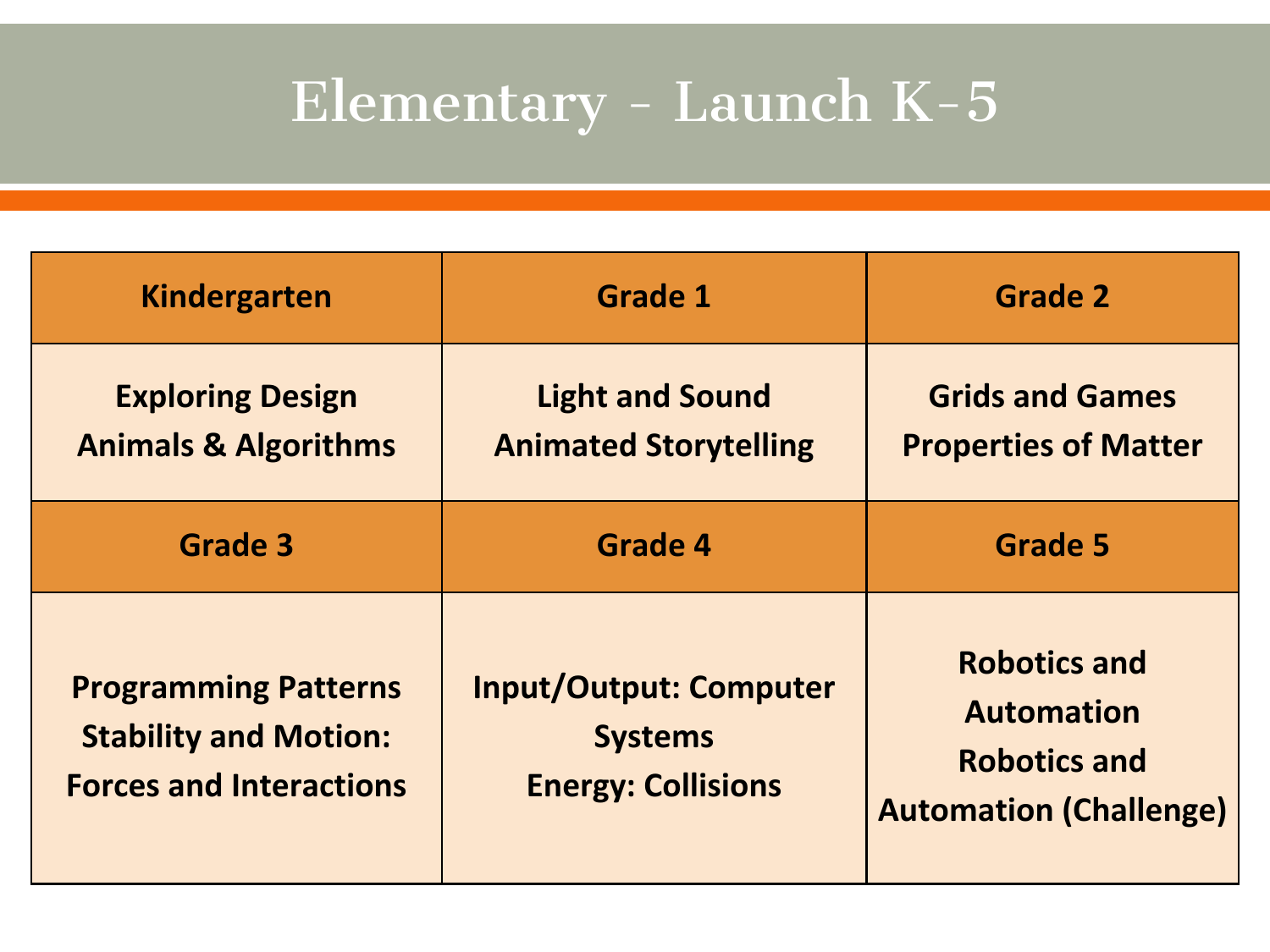## Middle School & High School PLTW & Computer Science

- ❧ Technology (Grade 6)
- ❧ PLTW Gateway
	- o Design and Modeling (Grade 7)
	- o Automation and Robotics (Grade 8)
- ❧ 8 th Grade Exploratory to allow for introduction and acceleration
	- Green Architecture
	- o Energy and the Environment
	- **Computer Science for Innovators** and Makers
- ❧ PLTW Engineering
	- o Introduction to Engineering and Design
	- o Principles of Engineering
	- o Civil Engineering and **Architecture**
- ❧ Computer Science
	- o Computer Programming 1
	- o Computer Programming 2
	- o AP Computer Science A
	- o AP Computer Science Principles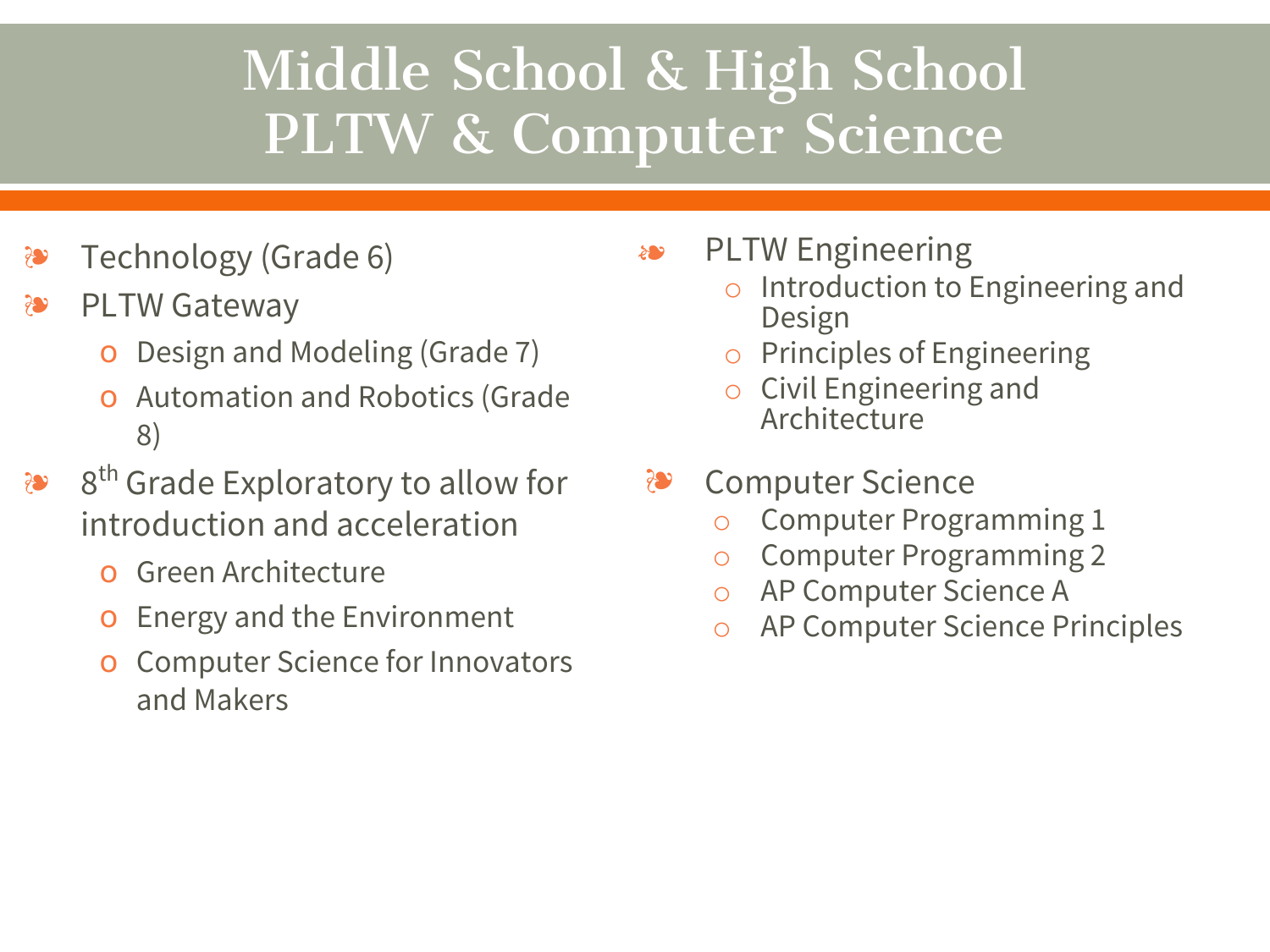### ISTE Standards in Action What do we want students and teachers to know and be able to do?

#### **Technology Goal #5: Curriculum Integration**

| <b>Observable Teacher Behavior</b>                                                                    | <b>ISTE Standard</b>                                                                                                                                                                                                                                               |
|-------------------------------------------------------------------------------------------------------|--------------------------------------------------------------------------------------------------------------------------------------------------------------------------------------------------------------------------------------------------------------------|
| Teachers demonstrate awareness and knowledge of<br>their respective technology integrated curriculum. | 2. Design and develop digital age learning experiences and assessments                                                                                                                                                                                             |
|                                                                                                       | Teachers design, develop, and evaluate authentic learning experiences and assessments<br>incorporating contemporary tools and resources to maximize content learning in context<br>and to develop the knowledge, skills, and attitudes identified in the Standards |
|                                                                                                       | a. Design or adapt relevant learning experiences that incorporate digital tools and resources to<br>promote student learning and creativity                                                                                                                        |
|                                                                                                       | 5. Engage in professional growth and leadership                                                                                                                                                                                                                    |
|                                                                                                       | Teachers continuously improve their professional practice, model lifelong learning, and<br>exhibit leadership in their school and professional community by promoting and<br>demonstrating the effective use of digital tools and resources.                       |
|                                                                                                       | c. Evaluate and reflect on current research and professional practice on a regular basis to make<br>effective use of existing and emerging digital tools and resources in support of student learning                                                              |
| <b>Observable Student Behavior</b>                                                                    | <b>ISTE Standard</b>                                                                                                                                                                                                                                               |
| Students use technology in productive ways to<br>improve learning.                                    | 4. Critical thinking, problem solving, and decision making                                                                                                                                                                                                         |
|                                                                                                       | Students use critical thinking skills to plan and conduct research, manage projects, solve<br>problems, and make informed decisions using appropriate digital tools and resources.                                                                                 |
|                                                                                                       | a. Identify and define authentic problems and significant questions for investigation<br>c. Collect and analyze data to identify solutions and/or make informed decisions                                                                                          |
|                                                                                                       |                                                                                                                                                                                                                                                                    |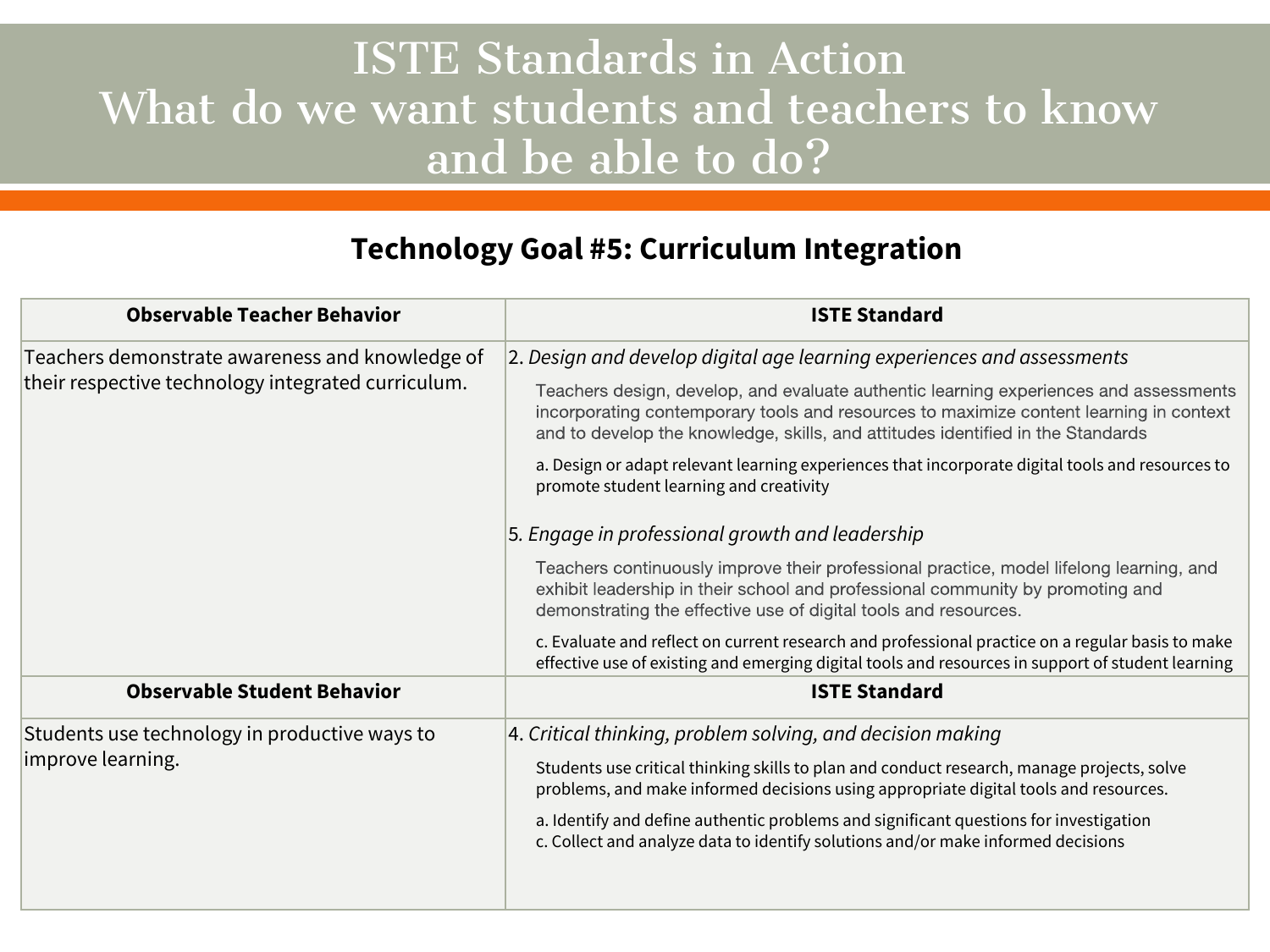## New ISTE Standards International Society for Technology in Education

### **Teacher Standards**

#### ❧ **Empowered Professional**

- o Learner
- o Leader
- o Citizen

#### ❧ **Learning Catalyst**

- o Collaborator
- o Designer
- o Facilitator
- o Analyst

### **Student Standards**

- ❧ Empowered Learner
- ❧ Digital Citizen
- ❧ Knowledge Constructor
- ❧ Innovative Designer
- ❧ Computational Thinker
- ❧ Creative Communicator
- ❧ Global Collaborator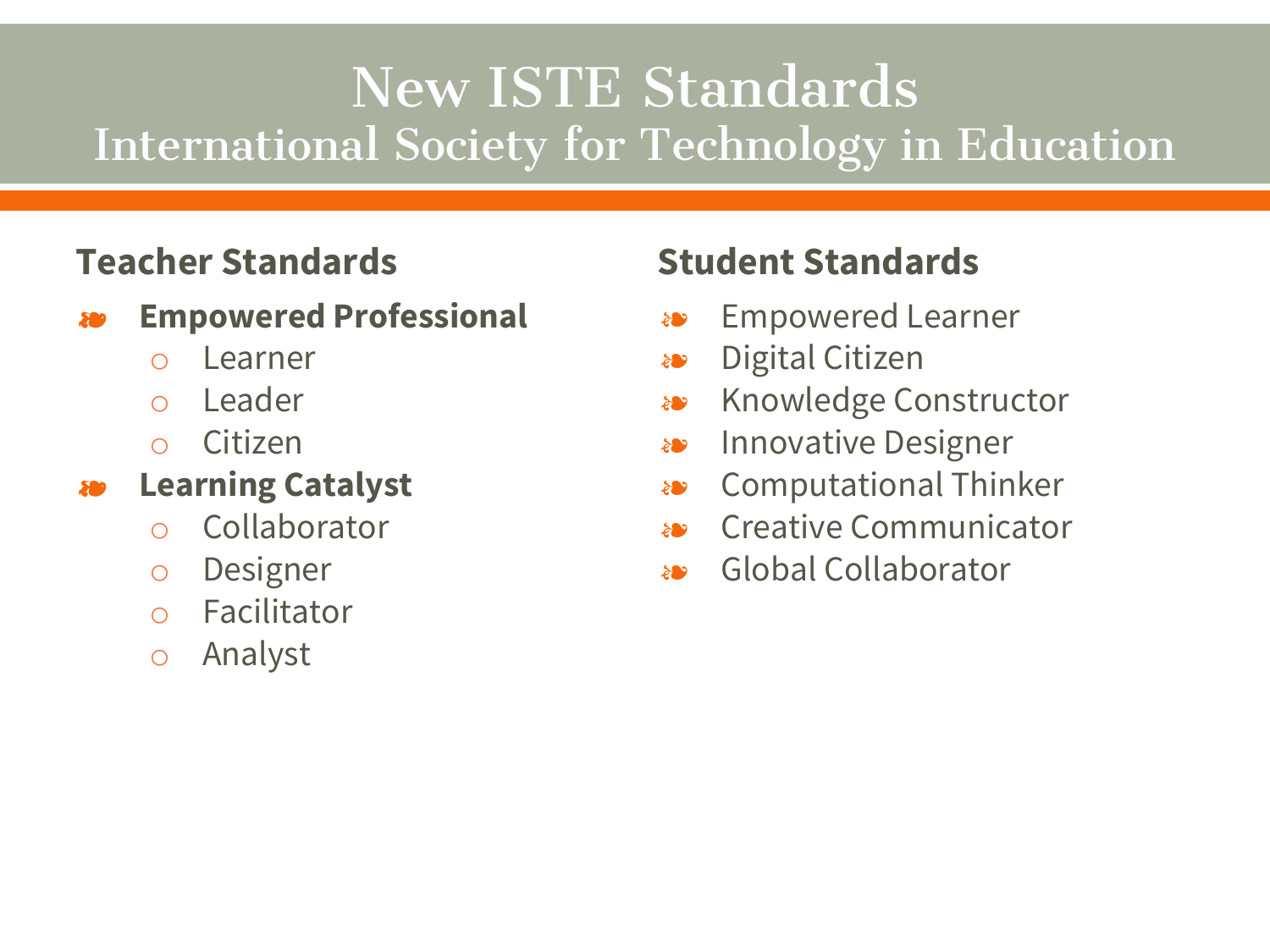Innovation in the best practices of technology integration will be supported and encouraged.

#### **Technology Goal #6:** Innovation 20 20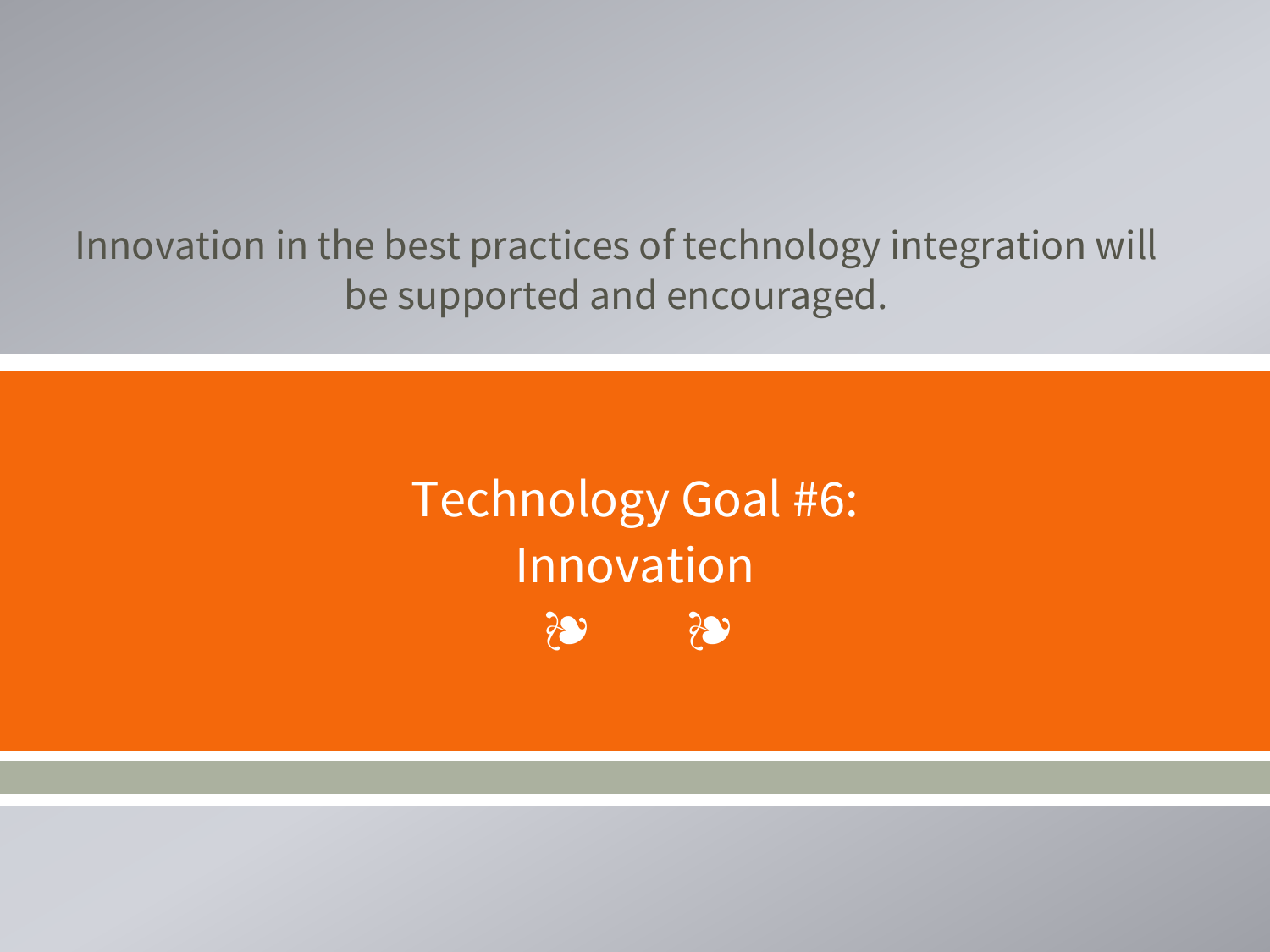## Technology Goal #6: Innovation

- ❧ Increase opportunities for student voice, choice, and agency
- ❧ Passion-based projects Genius Hour
- ❧ Student Innovation Fund
- ❧ Think Tanks
	- Student Innovation designed to solve problems faced in our schools using Design Thinking framework
	- Capstone explore possibilities for project based capstone assessments
- ❧ Flexible Learning Spaces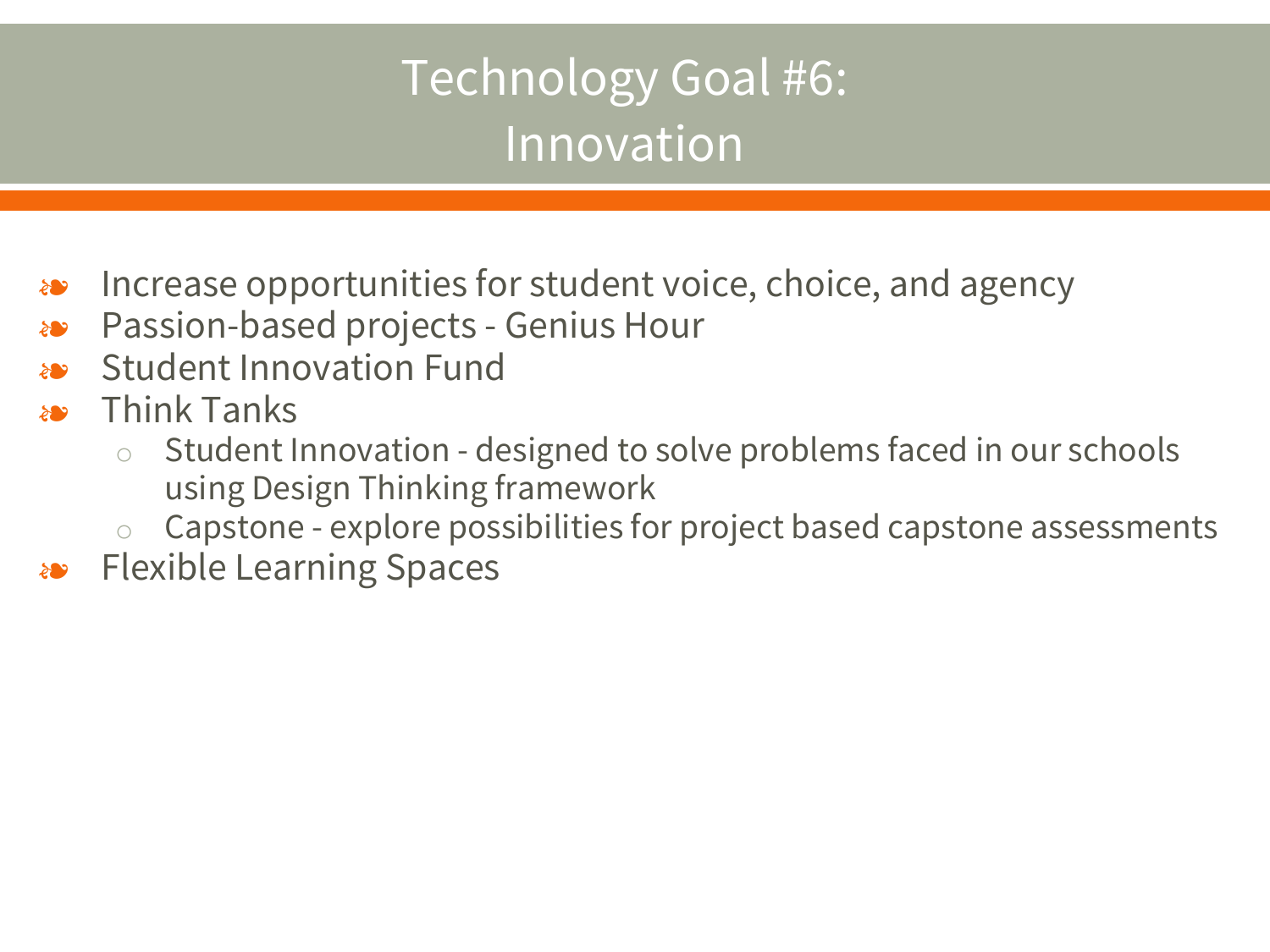Teachers and students will use technology to promote engagement in the global society. Global citizenship will be an underlying focus throughout all curriculum areas in an effort to prepare students for engaged living in a culturally diverse and rapidly changing world.

## ❧ ❧ Technology Goal #7: Global Education and Citizenship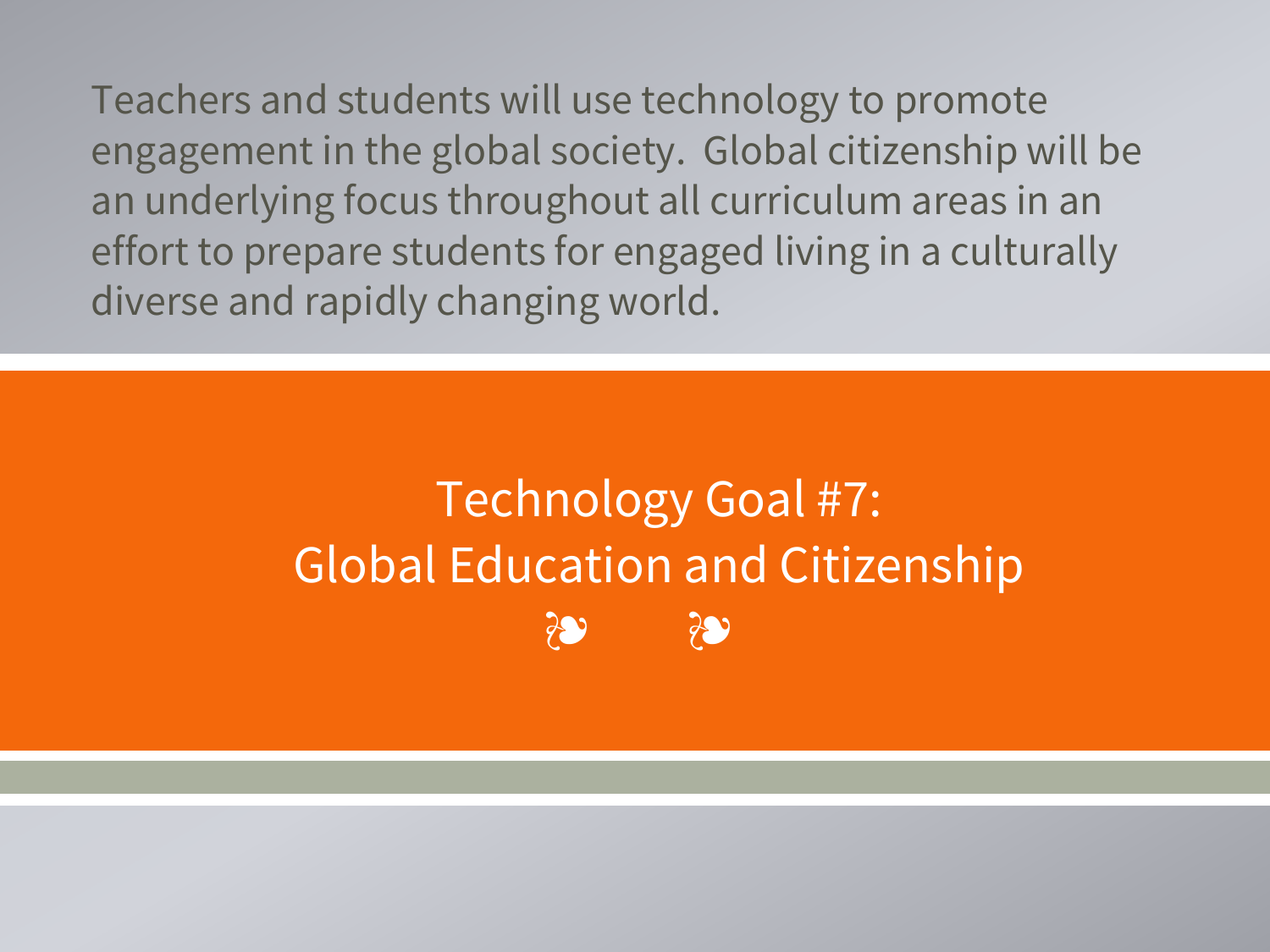## Technology Goal #7: Global Education and Citizenship

### ❧ Global Connections

- o Mystery Hangouts
- o Global Read Alouds
- o Author or Guest Video Conferences
- ❧ Geo Tools
	- o Google Expeditions (Virtual Field Trips & Augmented Reality)
	- o Google Earth
	- o MyMaps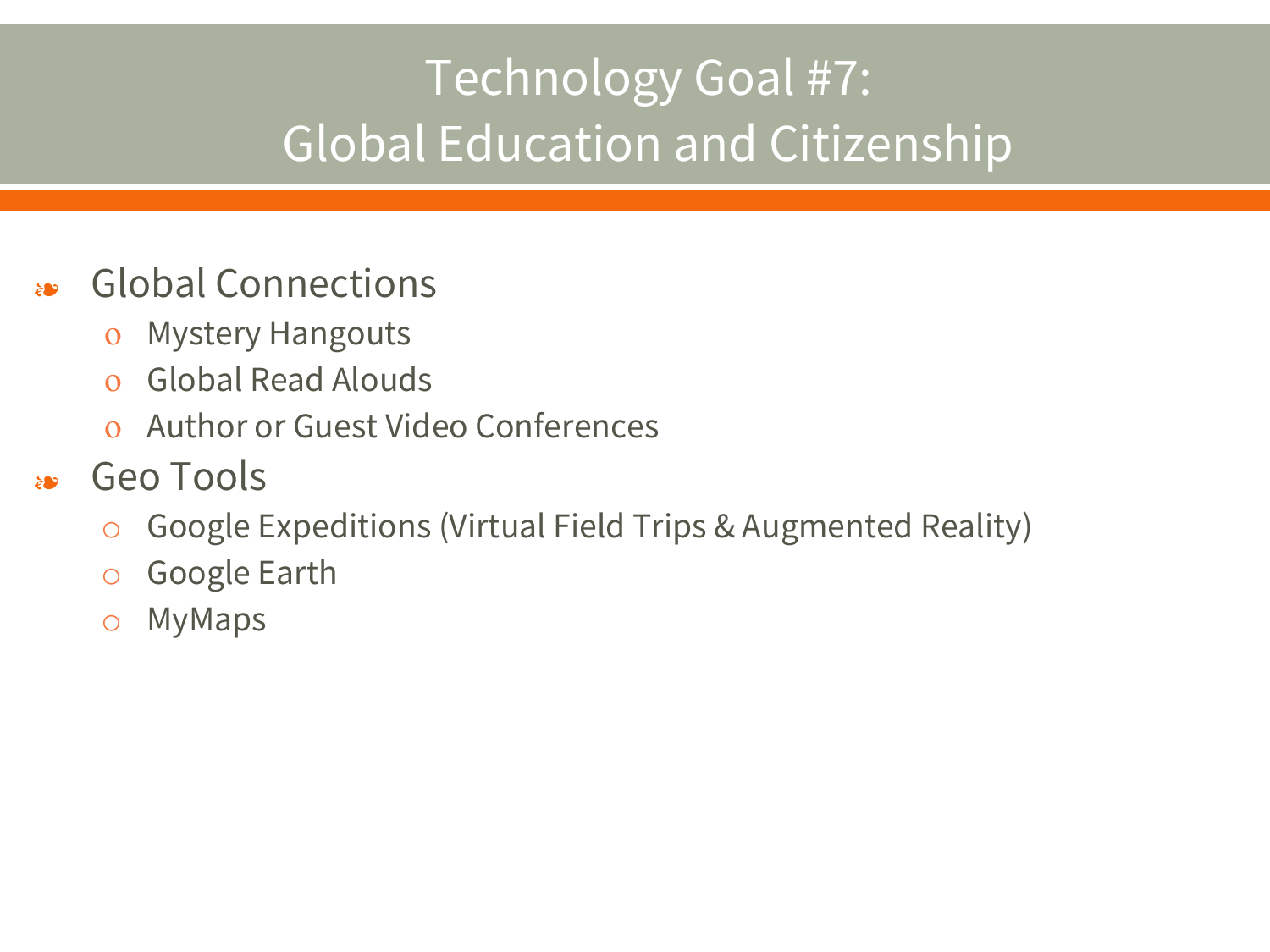# Delivering the Vision

- ❧ Clearly define goals & expectations for the use and integration of technology
- ❧ Ensure alignment of professional development to support teaching and learning
- ❧ Increase inclusion of standards, based on a continuum of knowledge, skills, applications and thinking
- ❧ Integrate technology in the unit planning process
- ❧ Measure growth to support the identification of needs and planning
- ❧ Refine infrastructure plan to meet current needs and future growth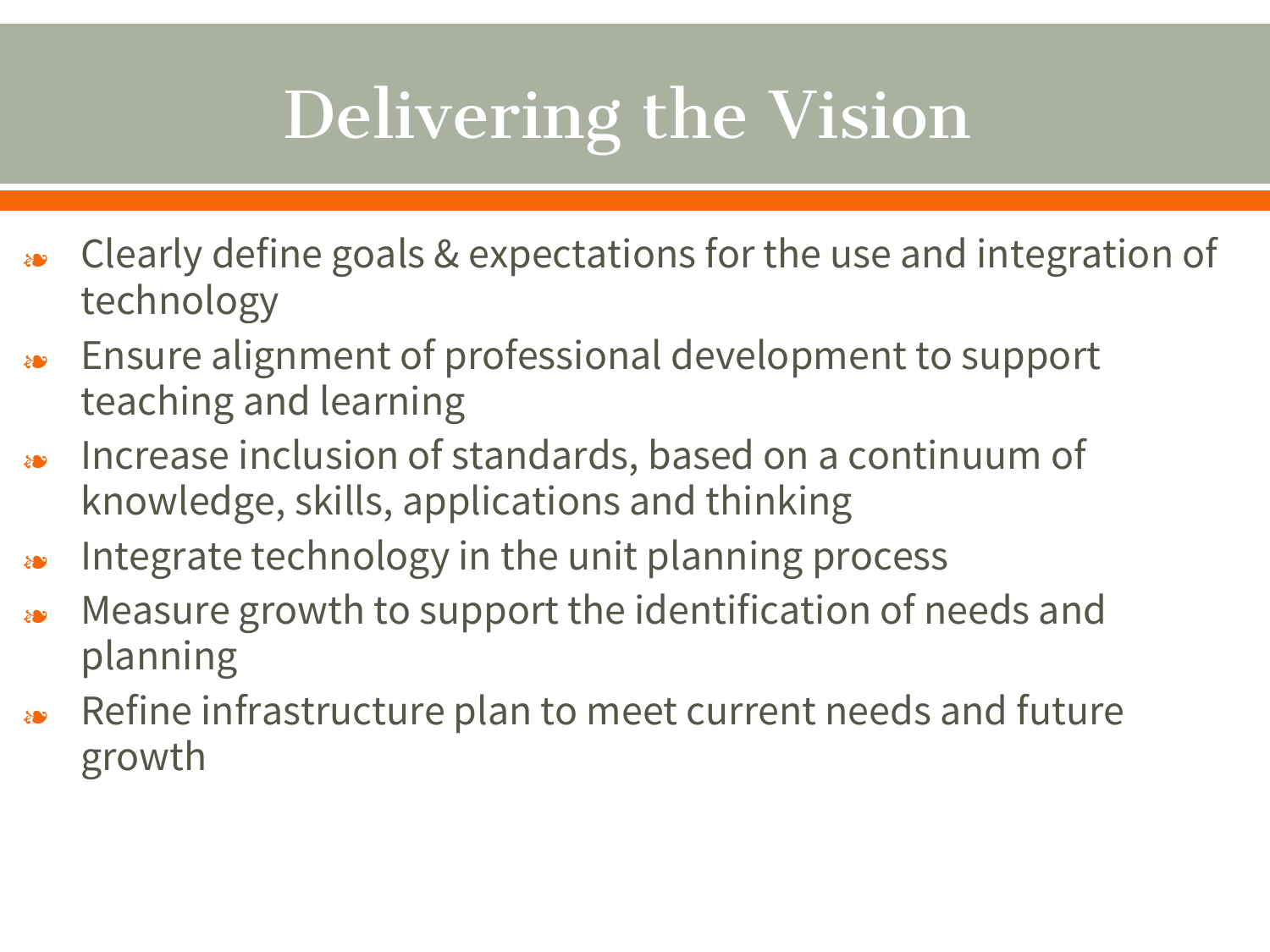# Action Steps

Simply stated, we must:

- ❧ Embed technology standards in our curricula
- ❧ Continue to include strategies and resources in unit planners
- ❧ Provide teachers with skills and resources to utilize technology within their instruction
- ❧ Continue to build out an infrastructure to support technology-rich learning
- ❧ Facilitate the process for the revision of the current Technology Plan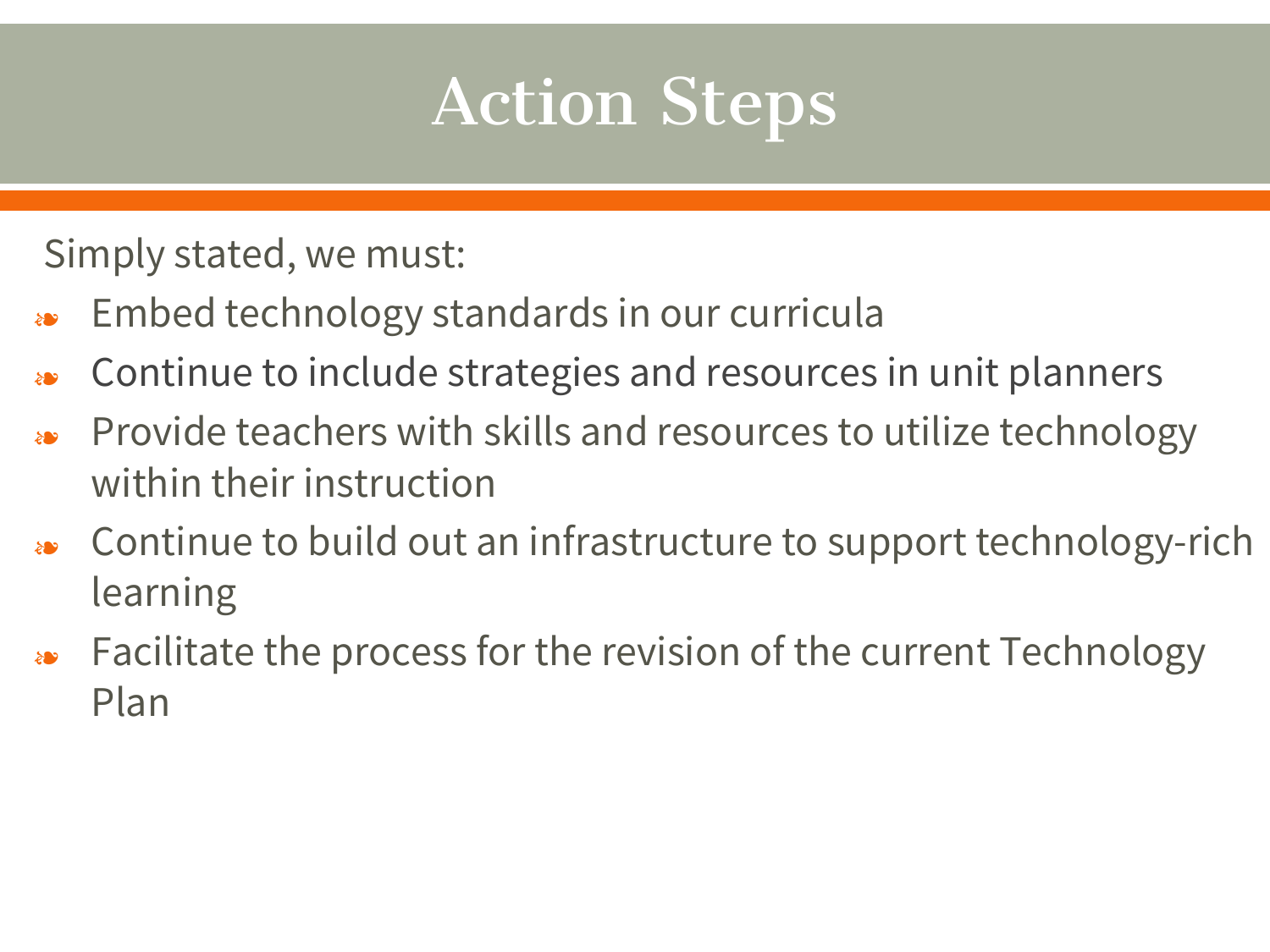# **Policies and Compliance**

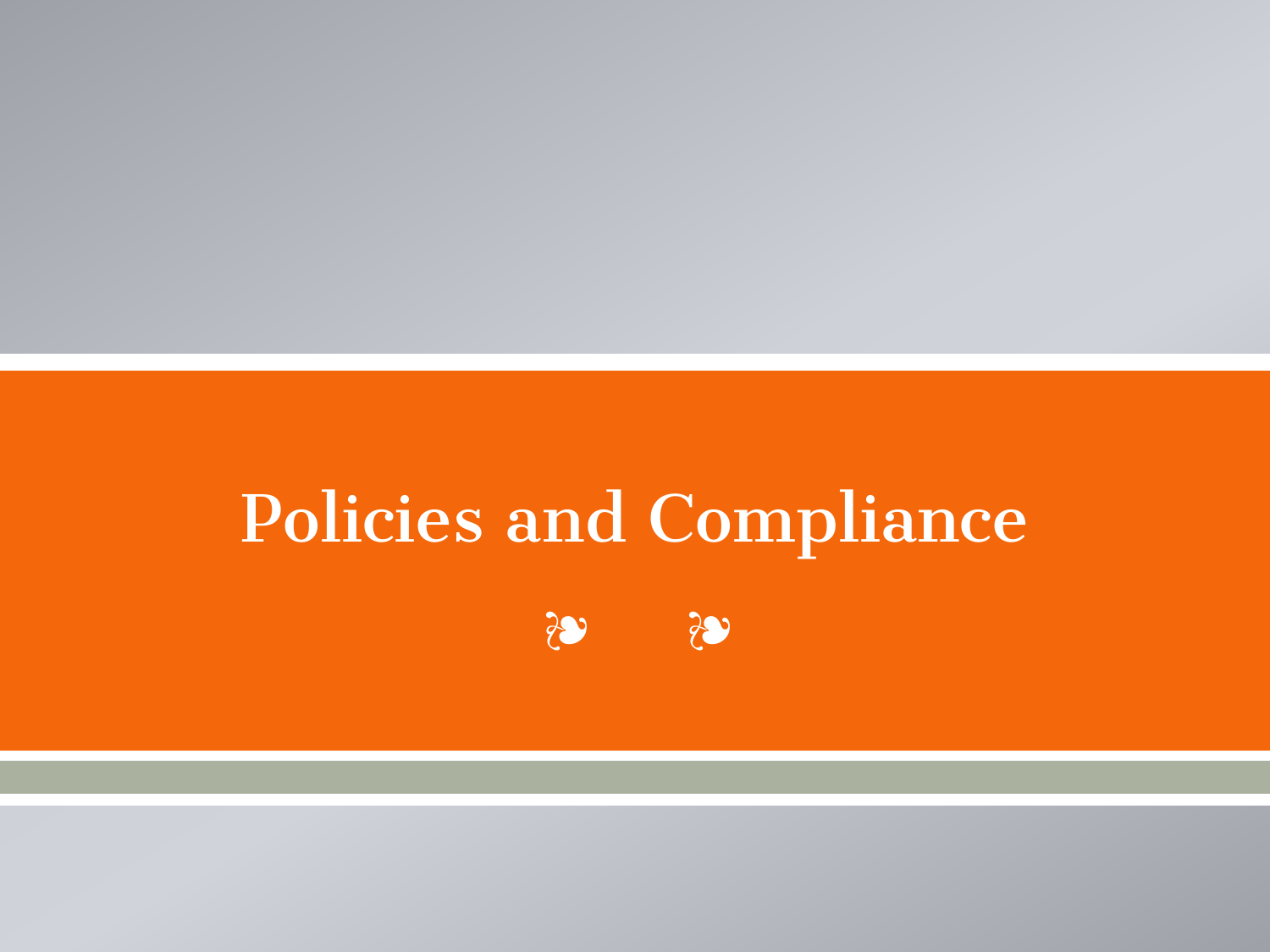# Existing Structures

- ❧ Technology Plan
	- o Development of 2018-2021 Plan
- ❧ Technology Policies
	- o Computer Use in Instruction / Acceptable Use Policy (4526)
	- o Internet Safety (4526.1)
	- o Instructional Technology (8260)
	- o Email Policy (5693)
	- o Password Policy (5694)
	- o Social Networking Policy (5695)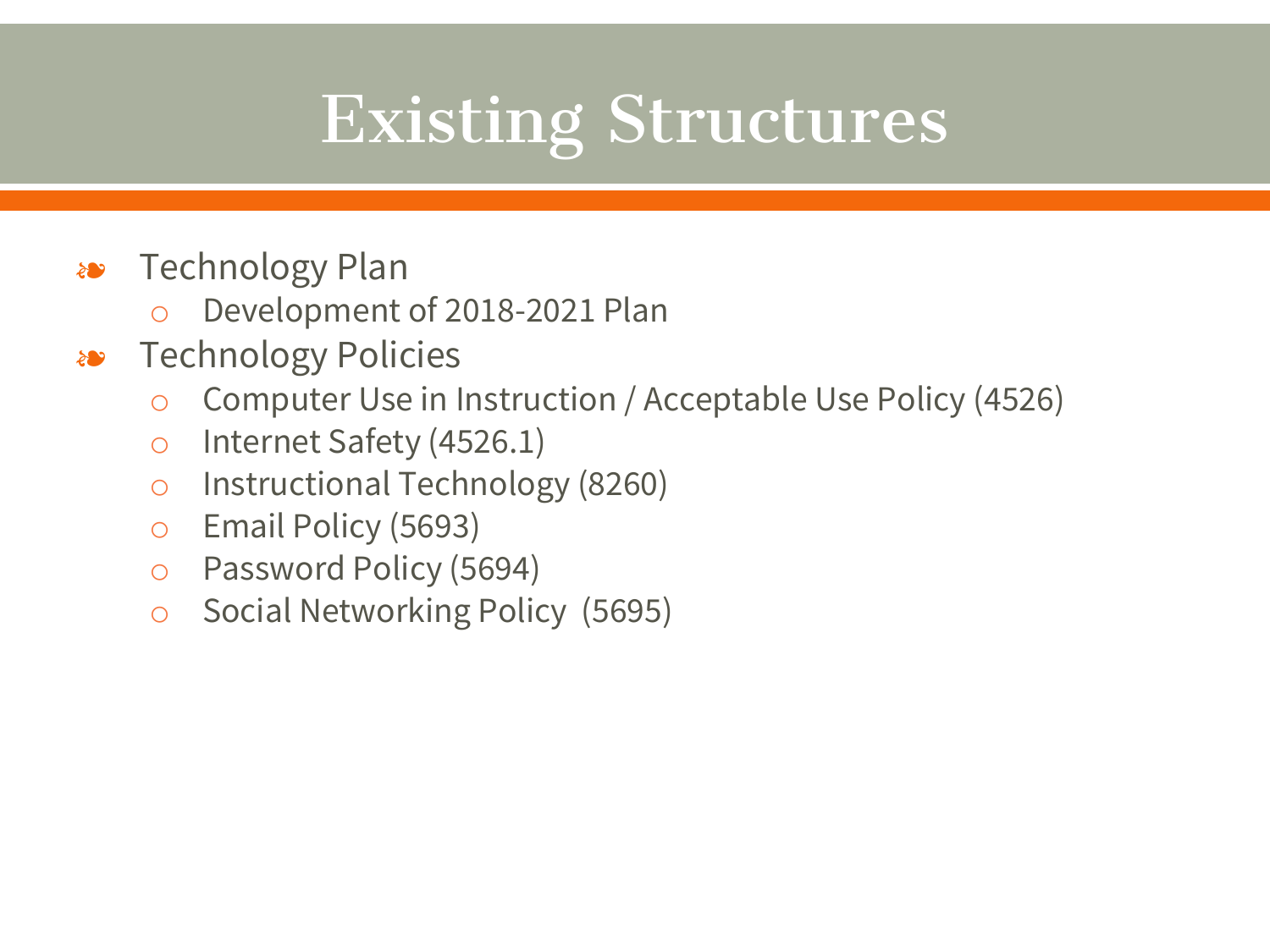# Data Privacy

Our district is committed to ensuring that student data is kept safe and secure.

In order to accomplish this, we:

- ❧ Joined the RIC One Data Privacy and Security Service (DPSS)
- ❧ Prepared a public webpage for parents (to launch in November 2018 under the technology webpage) which will show services utilized by district
- ❧ Are developing additional resources (also to be launched under the technology webpage) to support parents in their understanding of data privacy issues faced by students both inside and outside of school with resources to provide additional support.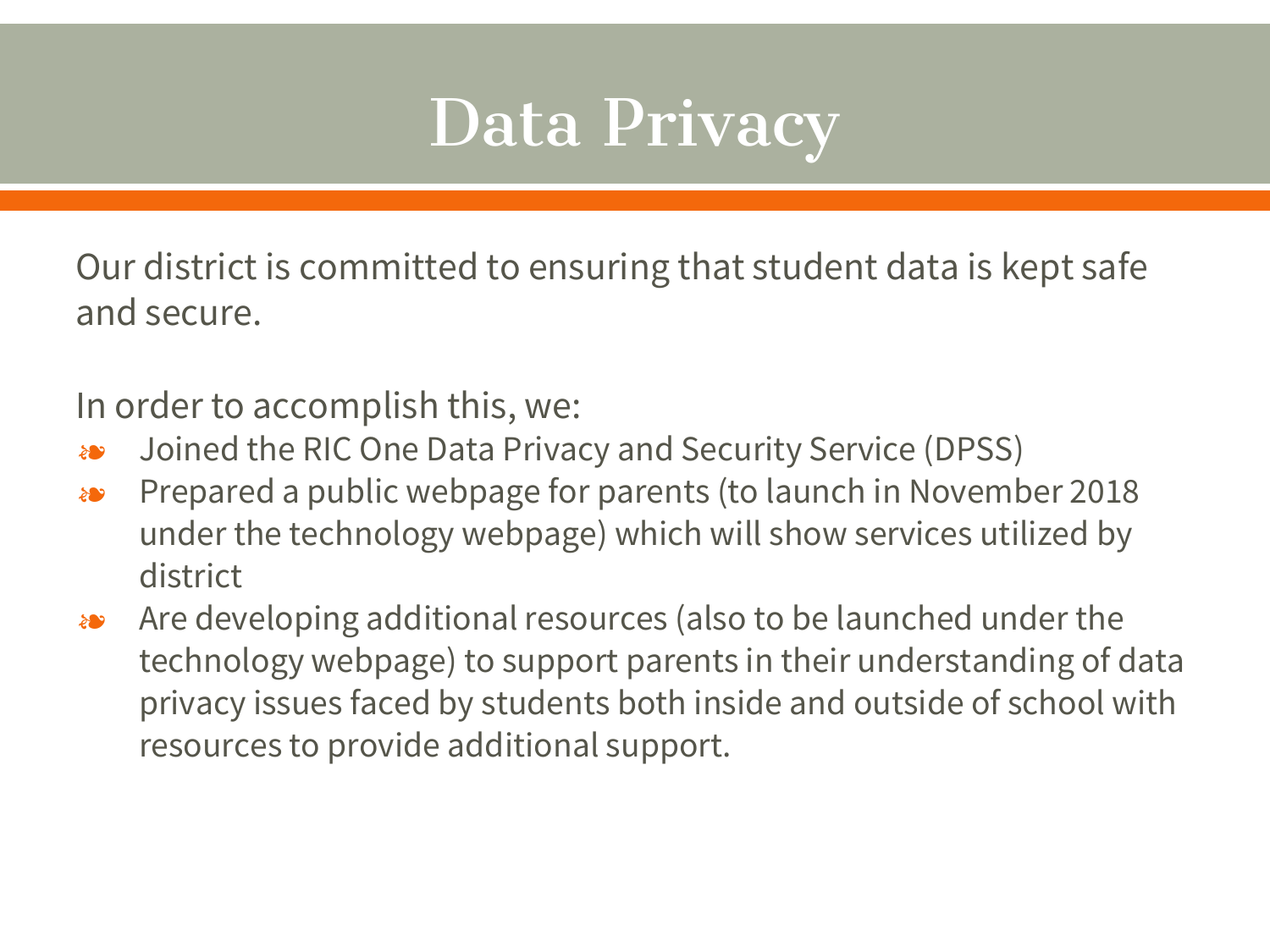### Infrastructure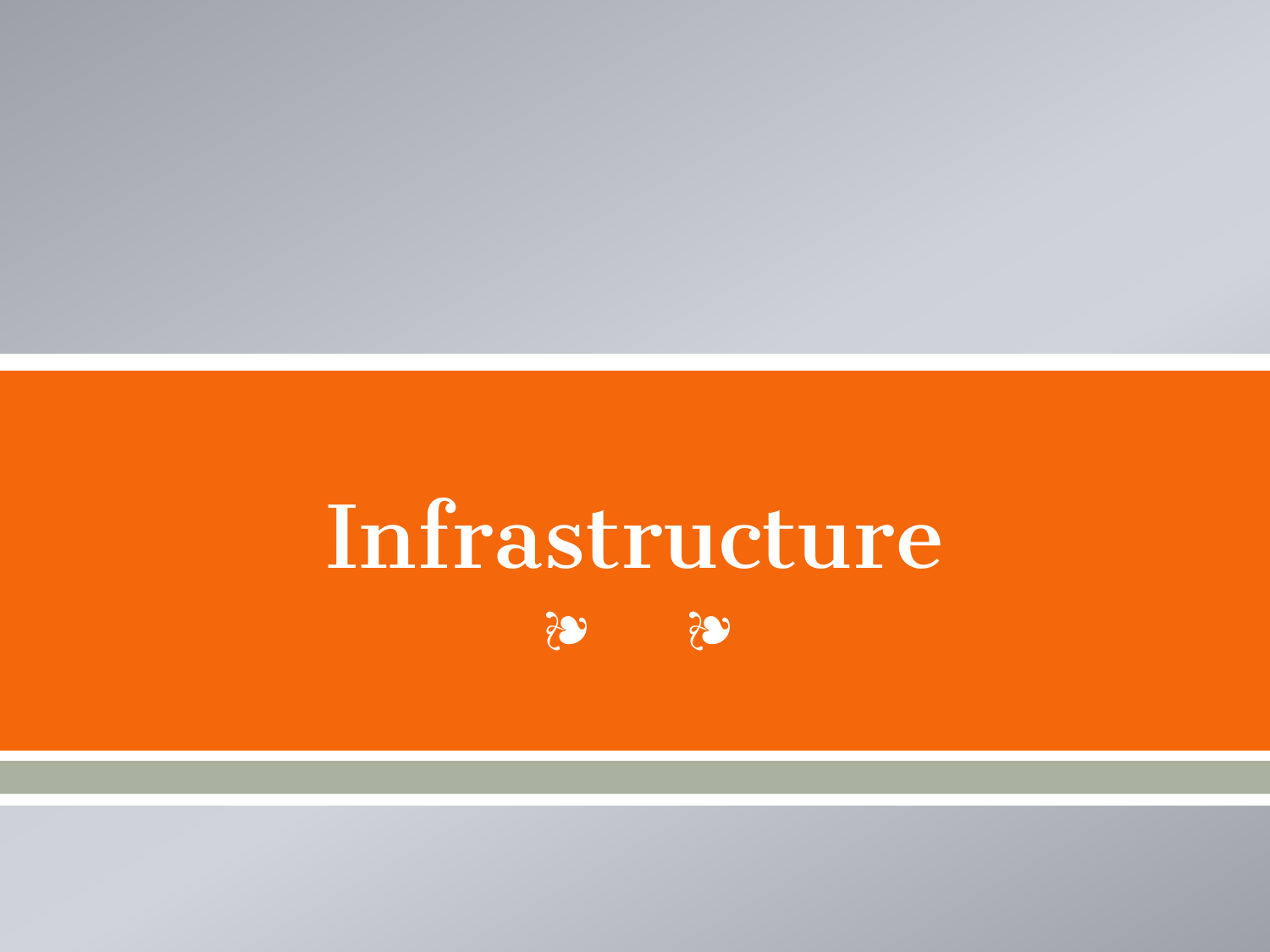# Infrastructure

| <b>Hardware</b>                                                                                                                                                                                                         |                                                                                                                                             |  |  |
|-------------------------------------------------------------------------------------------------------------------------------------------------------------------------------------------------------------------------|---------------------------------------------------------------------------------------------------------------------------------------------|--|--|
| Teaching & Learning<br>Teachers use tools to engage students and<br>deepen understanding<br>• Classroom Computers<br>Chromebooks/iPads<br>$\bullet$<br><b>SmartBoards</b><br>$\bullet$<br>Document Cameras<br>$\bullet$ | Systems & Infrastructure<br><b>Servers</b><br>Wifi                                                                                          |  |  |
| <b>Software</b>                                                                                                                                                                                                         |                                                                                                                                             |  |  |
| Teaching & Learning<br>• Web-based applications<br>Tool-based applications<br>Content-specific<br><b>Blogs</b><br>Research                                                                                              | Systems & Infrastructure<br><b>Student Information System (eSchool)</b><br>Plus)<br>Finance and Human Resources<br>Observation & Evaluation |  |  |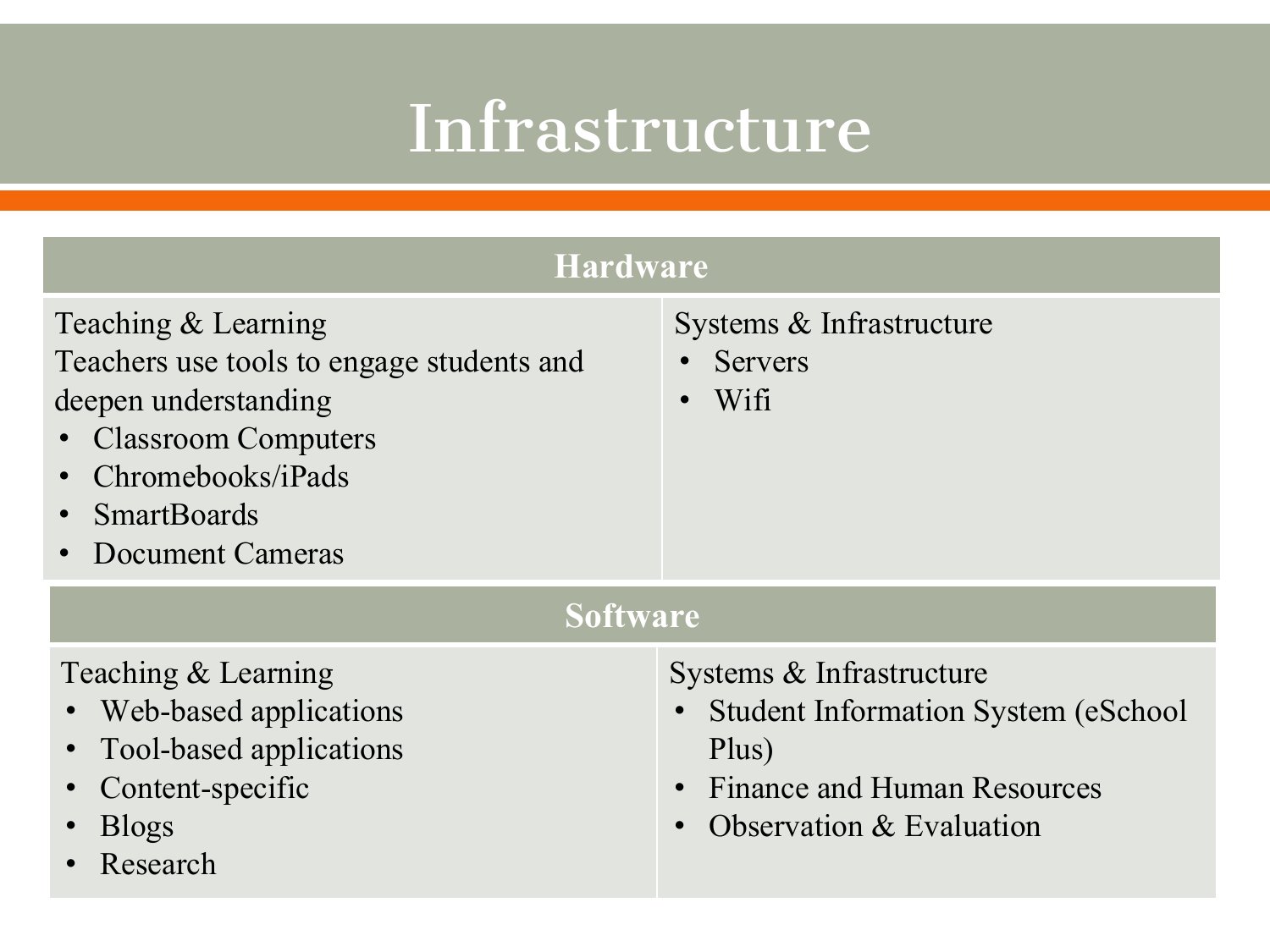# Existing Hardware

#### ❧ **Computers/Mobile Devices**

- o Physical Desktops: 389 (560 in 2015)
- o Laptops: 70
- o Chromebooks: 735 (181 Chromebooks and iPads in 2015)
- $\circ$  iPads: 124
- o Virtualized Workstations: 17 (138 in 2015)
- ❧ **Current Status of Wireless:** Campus (Saturation), MSS/Dows (Coverage)
- ❧ **Bandwidth:** 300Mbps to the Internet, 10Gbps building-to-building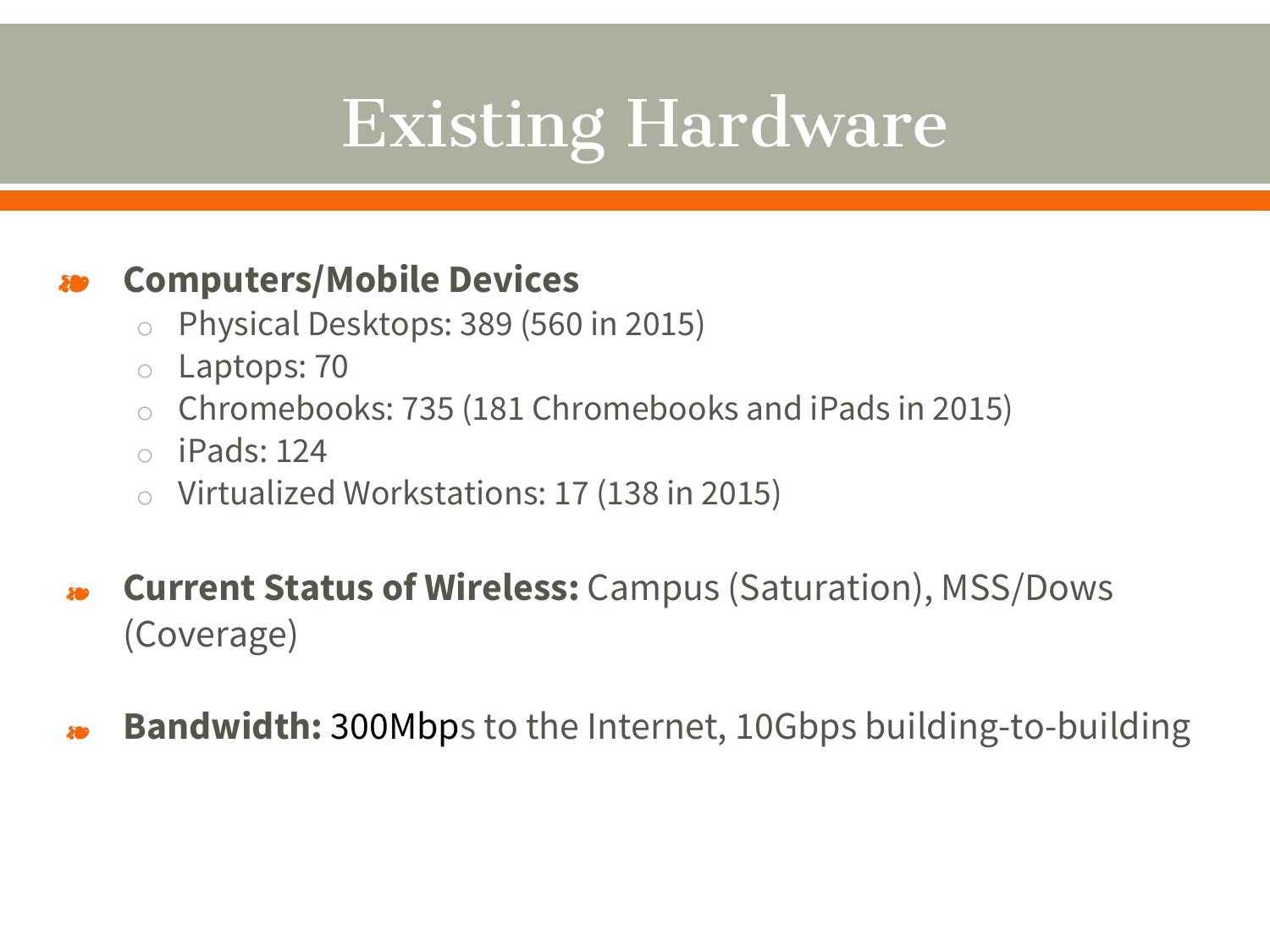# Human Infrastructure

### **Teaching & Learning**

PLTW, Technology & Computer Science

Total =

- 1.3 Dows
- .7 Main Street
- 1.4 Middle School
- 1.4 High School

### **Infrastructure**

- 1.0 Director of Technology & Innovation/CIO
- 1.0 Data Analyst
- 0.5 Technology Clerical Support
- 2.0 EduTek Engineers
- 2.0 Technology Aides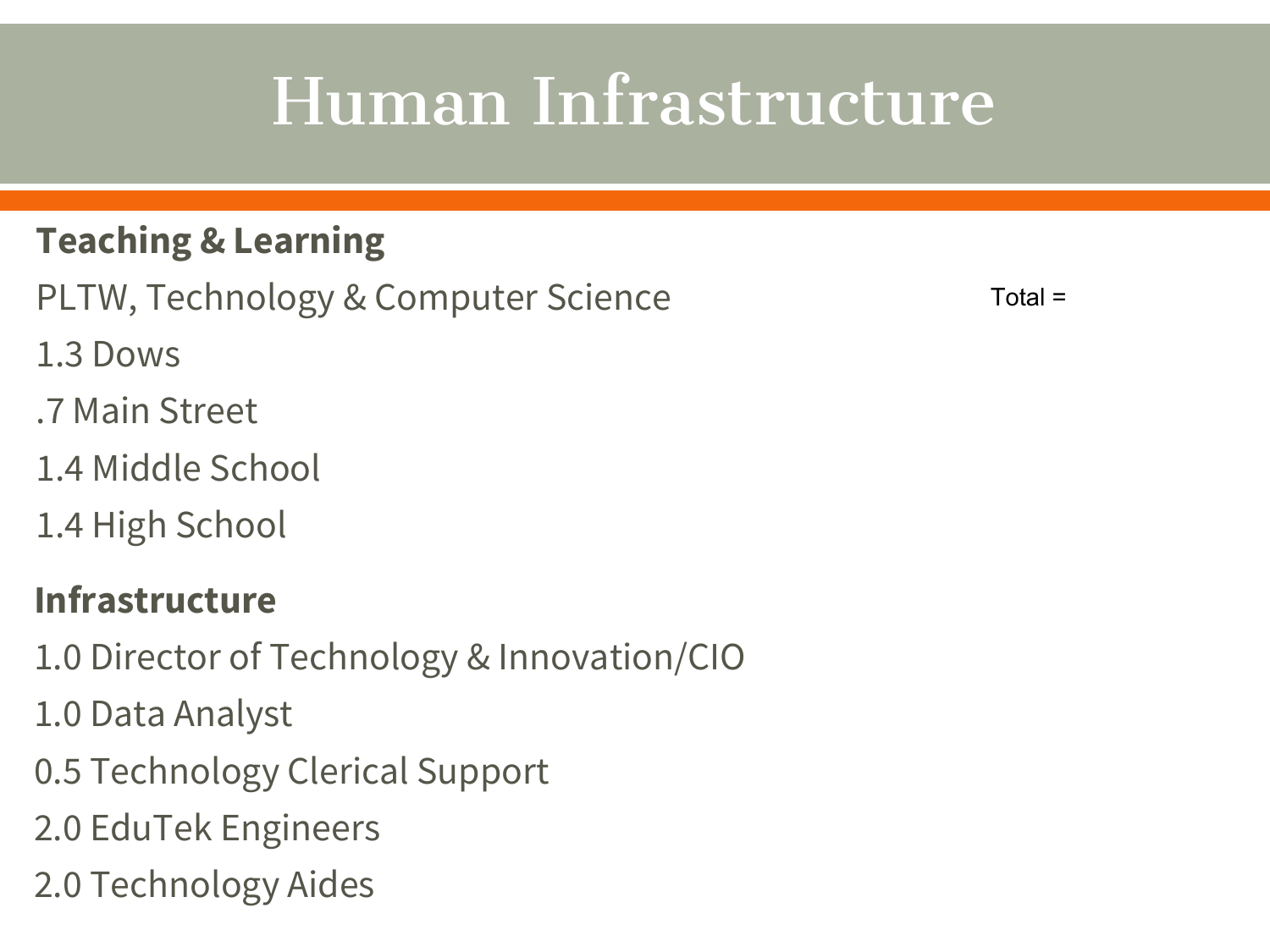# Summary

- ❧ A tremendous focus has been placed on the role of technology in our students' education
	- o Structures created to:
		- Inform future actions
		- Plan for curriculum (& course) development
		- Equip faculty to identify and employ technology to support learning
	- o Specific attention to:
		- Instruction of technology
		- Integration of technology
		- Professional learning
		- Expansion of infrastructure to support learning
- ❧ We have progressed and created a pathway for ongoing growth, and development; building a foundation that supports current needs with a lens toward the future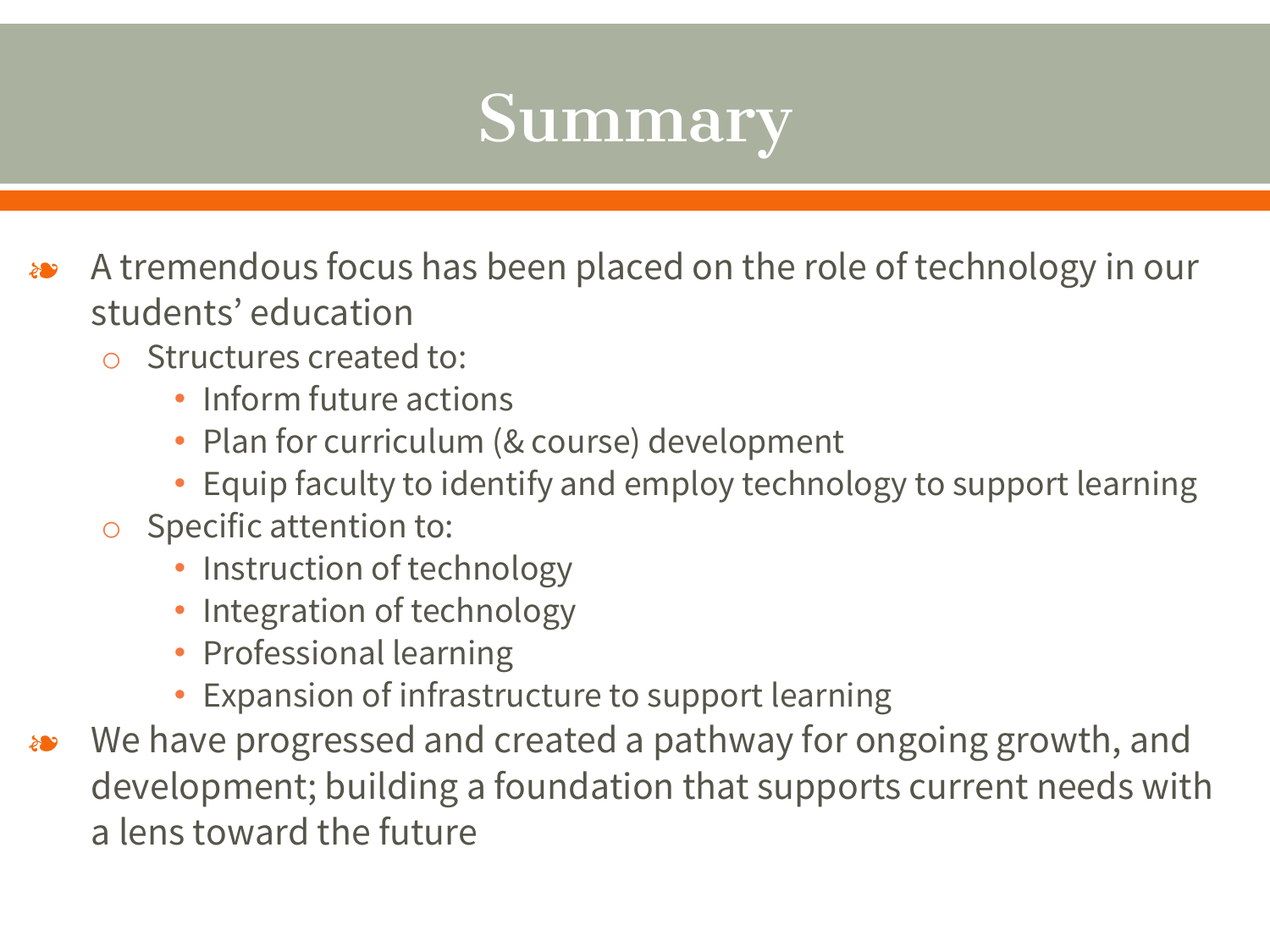## Considerations for the BOE

- ❧ What is the relationship between growth and staffing?
- ❧ How do we balance the needs and growth of hardware and changing technologies?
- ❧ Do Board of Education policies continue to support our Technology Goals?